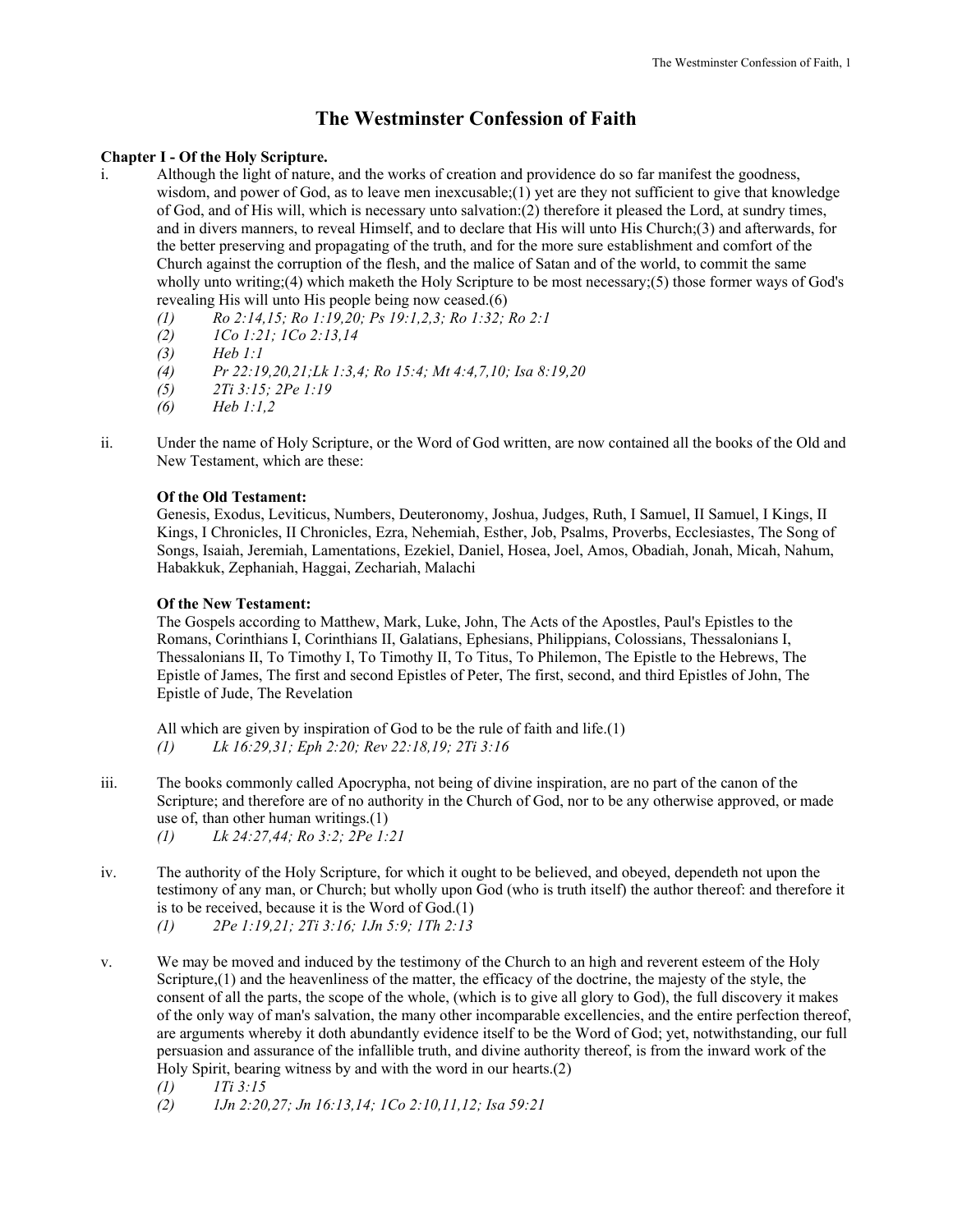- vi. The whole counsel of God, concerning all things necessary for His own glory, man's salvation, faith and life, is either expressly set down in Scripture, or by good and necessary consequence may be deduced from Scripture: unto which nothing at any time is to be added, whether by new revelations of the Spirit, or traditions of men.(1) Nevertheless, we acknowledge the inward illumination of the Spirit of God to be necessary for the saving understanding of such things as are revealed in the word; $(2)$  and that there are some circumstances concerning the worship of God, and government of the Church, common to human actions and societies, which are to be ordered by the light of nature, and Christian prudence, according to the general rules of the word, which are always to be observed.(3)
	- *(1) 2Ti 3:15,16,17; Gal 1:8,9; 2Th 2:2*
	- *(2) Jn 6:45; 1Co 2:9,10,11,12*
	- *(3) 1Co 11:13,14; 1Co 14:26,40*
- vii. All things in Scripture are not alike plain in themselves, nor alike clear unto all;(1) yet those things which are necessary to be known, believed, and observed for salvation, are so clearly propounded, and opened in some place of Scripture or other, that not only the learned, but the unlearned, in a due use of the ordinary means, may attain unto a sufficient understanding of them.(2)
	- *(1) 2Pe 3:16*
	- *(2) Ps 119:105,130*
- viii. The Old Testament in Hebrew (which was the native language of the people of God of old), and the New Testament in Greek (which, at the time of the writing of it was most generally known to the nations), being immediately inspired by God, and, by His singular care and providence, kept pure in all ages, are therefore authentical;(1) so as, in all controversies of religion, the Church is finally to appeal unto them.(2) But, because these original tongues are not known to all the people of God, who have right unto and interest in the Scriptures, and are commanded, in the fear of God, to read and search them,(3) therefore they are to be translated into the vulgar language of every nation unto which they come,(4) that the Word of God dwelling plentifully in all, they may worship Him in an acceptable manner;(5) and, through patience and comfort of the Scriptures, may have hope.(6)
	- *(1) Mt 5:18*
	- *(2) Isa 8:20; Ac 15:15; Jn 5:39,46*
	- *(3) Jn 5:39*
	- *(4) 1Co 14:6,9,11,12,24,27, 28*
	- *(5) Col 3:16*
	- *(6) Ro 15:4*
- ix. The infallible rule of interpretation of Scripture is the Scripture itself: and therefore, when there is a question about the true and full sense of any Scripture (which is not manifold, but one), it must be searched and known by other places that speak more clearly.(1)
	- *(1) 2Pe 1:20,21; Ac 15:15,16*
- x. The supreme Judge, by which all controversies of religion are to be determined, and all decrees of councils, opinions of ancient writers, doctrines of men, and private spirits, are to be examined, and in whose sentence we are to rest, can be no other but the Holy Spirit speaking in the Scripture.(1)
	- *(1) Mt 22:29,31; Eph 2:20; Ac 28:25*

## **Chapter II - Of God, and of the Holy Trinity.**

i. There is but one only(1) living and true God,(2) who is infinite in being and perfection,(3) a most pure spirit,(4) invisible,(5) without body, parts,(6) or passions;(7) immutable,(8) immense,(9) eternal,(10) incomprehensible,(11) almighty,(12) most wise,(13) most holy,(14) most free,(15) most absolute,(16) working all things according to the counsel of His own immutable and most righteous will,(17) for His own glory;(18) most loving,(19) gracious, merciful, long-suffering, abundant in goodness and truth, forgiving iniquity, transgression, and sin,(20) the rewarder of them that diligently seek Him;(21) and withal, most just, and terrible in His judgments;(22) hating all sin,(23) and who will by no means clear the guilty.(24)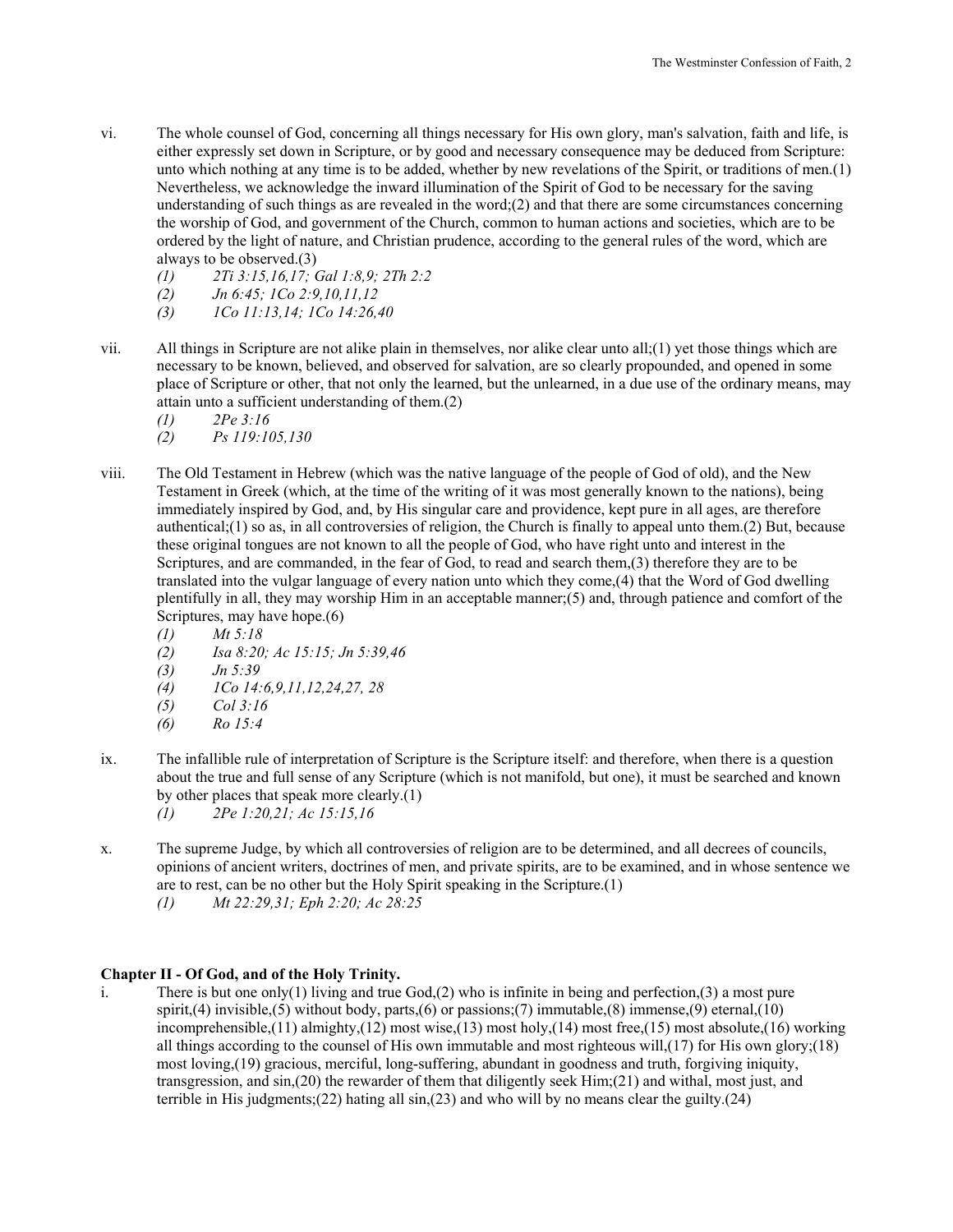| $\left( l\right)$ | Dt 6:4; $1Co 8:4,6$                                                                                                                         |
|-------------------|---------------------------------------------------------------------------------------------------------------------------------------------|
| (2)               | 1Th 1:9: Jer 10:10                                                                                                                          |
| (3)               | Job 11:7,8,9; Job 26:14                                                                                                                     |
| (4)               | Jn 4:24                                                                                                                                     |
|                   | $(5)$ 1 $1:1:17$                                                                                                                            |
|                   | (6) Dt 4:15,16; Jn 4:24; Lk 24:39                                                                                                           |
|                   | $(7)$ Ac 14:11,15                                                                                                                           |
|                   | (8) <i>Jas 1:17; Mal</i> 3:6                                                                                                                |
|                   | $(9)$ 1Ki 8:27; Jer 23:23,24                                                                                                                |
|                   | $(10)$ $Ps\ 90:2;1Ti\ 1:17$                                                                                                                 |
|                   | $(11)$ Ps 145:3                                                                                                                             |
|                   | $(12)$ Ge 17:1; Rev 4:8                                                                                                                     |
|                   | $(13)$ Ro 16:27                                                                                                                             |
|                   | $(14)$ Isa 6:3; Rev 4:8                                                                                                                     |
|                   | $(15)$ $Ps 15:3$                                                                                                                            |
|                   | $(16)$ Ex 3:14                                                                                                                              |
|                   | $(17)$ Eph 1:11                                                                                                                             |
|                   | $(18)$ Pr 16:4; Ro 11:36                                                                                                                    |
|                   | $(19)$ $1Jn 4:8,16$                                                                                                                         |
|                   | $(20)$ Ex 34:6,7                                                                                                                            |
|                   | $(21)$ Heb 11:6                                                                                                                             |
|                   | $(22)$ Ne 9:32,33                                                                                                                           |
|                   | $(23)$ $Ps\,5:5,6$                                                                                                                          |
| (24)              | $\mathcal{M}$ $\mathcal{I}$ $\mathcal{I}$ $\mathcal{I}$ $\mathcal{I}$ $\mathcal{I}$ $\mathcal{I}$ $\mathcal{I}$ $\mathcal{I}$ $\mathcal{I}$ |

- *(24) Nah. 1:2,3; Ex 34:7*
- ii. God hath all life,(1) glory,(2) goodness,(3) blessedness,(4) in and of Himself; and is alone in and unto Himself all-sufficient, not standing in need of any creatures which He hath made,(5) not deriving any glory from them,(6) but only manifesting His own glory in, by, unto, and upon them: He is the alone fountain of all being, of whom, through whom, and to whom are all things,(7) and hath most sovereign dominion over them, to do by them, for them, or upon them whatsoever Himself pleaseth.(8) In His sight all things are open and manifest;(9) His knowledge is infinite, infallible, and independent upon the creature,(10) so as nothing is to Him contingent, or uncertain.(11) He is most holy in all His counsels, in all His works, and in all His commands.(12) To Him is due from angels and men, and every other creature, whatsoever worship, service, or obedience He is pleased to require of them.(13)
	- *(1) Jn 5:26*
	- *(2) Ac 7:2*
	- *(3) Ps 119:68*
	- *(4) 1Ti 6:15; Ro 9:5*
	- *(5) Ac 17:24,25*
	- *(6) Job 22:2,3*
	- *(7) Ro 11:36*
	- *(8) Rev 4:11; 1Ti 6:15; Da 4:25,35*
	- *(9) Heb 4:13*
	- *(10) Ro 11:33,34; Ps 147:5*
	- *(11) Ac 15:18; Eze 11:5*
	- *(12) Ps 145:17 ; Ro 7:12*
	- *(13) Rev 5:12,13,14*
- iii. In the unity of the Godhead there be three persons, of one substance, power, and eternity; God the Father, God the Son, and God the Holy Ghost.(1) The Father is of none, neither begotten, nor proceeding; the Son is eternally begotten of the Father;(2) the Holy Ghost eternally proceeding from the Father and the Son.(3)
	- *(1) 1Jn 5:7; Mt 3:16,17; Mt 28:19; 2Co 13:14*
	- *(2) Jn 1:14,18*
	- *(3) Jn 15:26; Gal 4:6*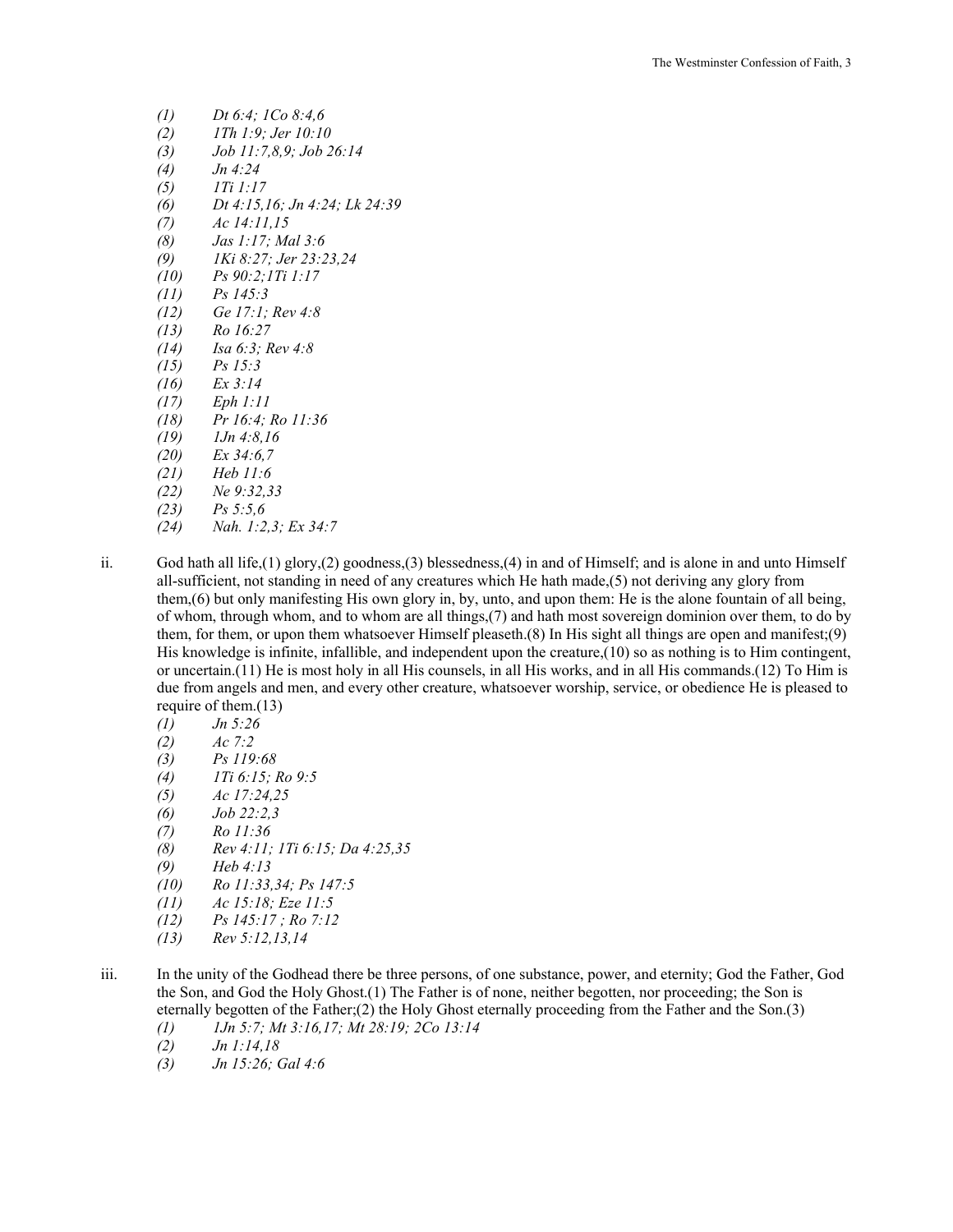# **Chapter III - Of God's Eternal Decree.**

- i. God, from all eternity, did, by the most wise and holy counsel of His own will freely, and unchangeably ordain whatsoever comes to pass:(1) yet so, as thereby neither is God the author of  $sin(2)$  nor is violence offered to the will of the creatures; nor is the liberty or contingency of second causes taken away, but rather established.(3)
	- *(1) Eph 1:11; Ro 11:33; Heb 6:17; Ro 9:15,18*
	- *(2) Jas 1:13,17; 1Jn 1:5*
	- *(3) Ac 2:23; Mt 17:12; Ac 4:27,28; Jn 19:11; Pr 16:33*
- ii. Although God knows whatsoever may or can come to pass upon all supposed conditions,(1) yet hath He not decreed anything because He foresaw it as future, or as that which would come to pass upon such conditions.(2)
	- *(1) Ac 15:18; 1Sa 23:11,12; Mt 11:21,23 (2) Ro 9:11,13,16,18*
- iii. By the decree of God, for the manifestation of His glory, some men and angels(1) are predestinated unto everlasting life, and others foreordained to everlasting death.(2)
	- *(1) 1Ti 5:21; Mt 25:41*
	- *(2) Ro 9:22,23; Eph 1:5,6; Pr 16:4*
- iv. These angels and men, thus predestinated and foreordained, are particularly and unchangeably designed; and their number so certain and definite, that it cannot be either increased or diminished.(1)  *(1) 2Ti 2:19; Jn 13:18*
- v. Those of mankind that are predestinated unto life, God, before the foundation of the world was laid, according to His eternal and immutable purpose, and the secret counsel and good pleasure of His will, hath chosen in Christ unto everlasting glory,(1) out of His mere free grace and love, without any foresight of faith or good works, or perseverance in either of them, or any other thing in the creature, as conditions, or causes moving Him thereunto; $(2)$  and all to the praise of His glorious grace. $(3)$ 
	- *(1) Eph 1:4,9,11; Ro 8:30; 2Ti 1:9; 1Th 5:9*
	- *(2) Ro 9:11,13,16; Eph 1:4,9*
	- *(3) Eph 1:6,12*
- vi. As God hath appointed the elect unto glory, so hath He, by the eternal and most free purpose of His will, foreordained all the means thereunto.(1) Wherefore, they who are elected being fallen in Adam, are redeemed by Christ;(2) are effectually called unto faith in Christ by His Spirit working in due season; are justified, adopted, sanctified,(3) and kept by His power, through faith, unto salvation.(4) Neither are any other redeemed by Christ, effectually called, justified, adopted, sanctified, and saved, but the elect only.(5)
	- *(1) 1Pe 1:2; Eph 1:4,5; Eph 2:10; 2Th 2:13*
	- *(2) 1Th 5:9,10; Tit 2:14*
	- *(3) Ro 8:30; Eph 1:5; 2Th 2:13*
	- *(4) 1Pe 1:5*
	- *(5) Jn 17:9;Ro 8:28; Jn 6:64,65; Jn 10:26; Jn 8:47; 1Jn 2:19*
- vii. The rest of mankind, God was pleased, according to the unsearchable counsel of His own will, whereby He extendeth or withholdeth mercy, as He pleaseth, for the glory of His sovereign power over His creatures, to pass by, and to ordain them to dishonour and wrath for their sin, to the praise of His glorious justice.(1) *(1) Mt 11:25,26; Ro 9:17,18,21,22; 2Ti 2:19,20; Jude 4; 1Pe 2:8*
- viii. The doctrine of this high mystery of predestination is to be handled with special prudence and care,(1) that men, attending the will of God revealed in His Word, and yielding obedience thereunto, may, from the certainty of their effectual vocation, be assured of their eternal election.(2) So shall this doctrine afford matter of praise, reverence, and admiration of God,(3) and of humility, diligence, and abundant consolation, to all that sincerely obey the Gospel.(4)
	- *(1) Ro 9:20; Ro 11:33; Dt 29:29*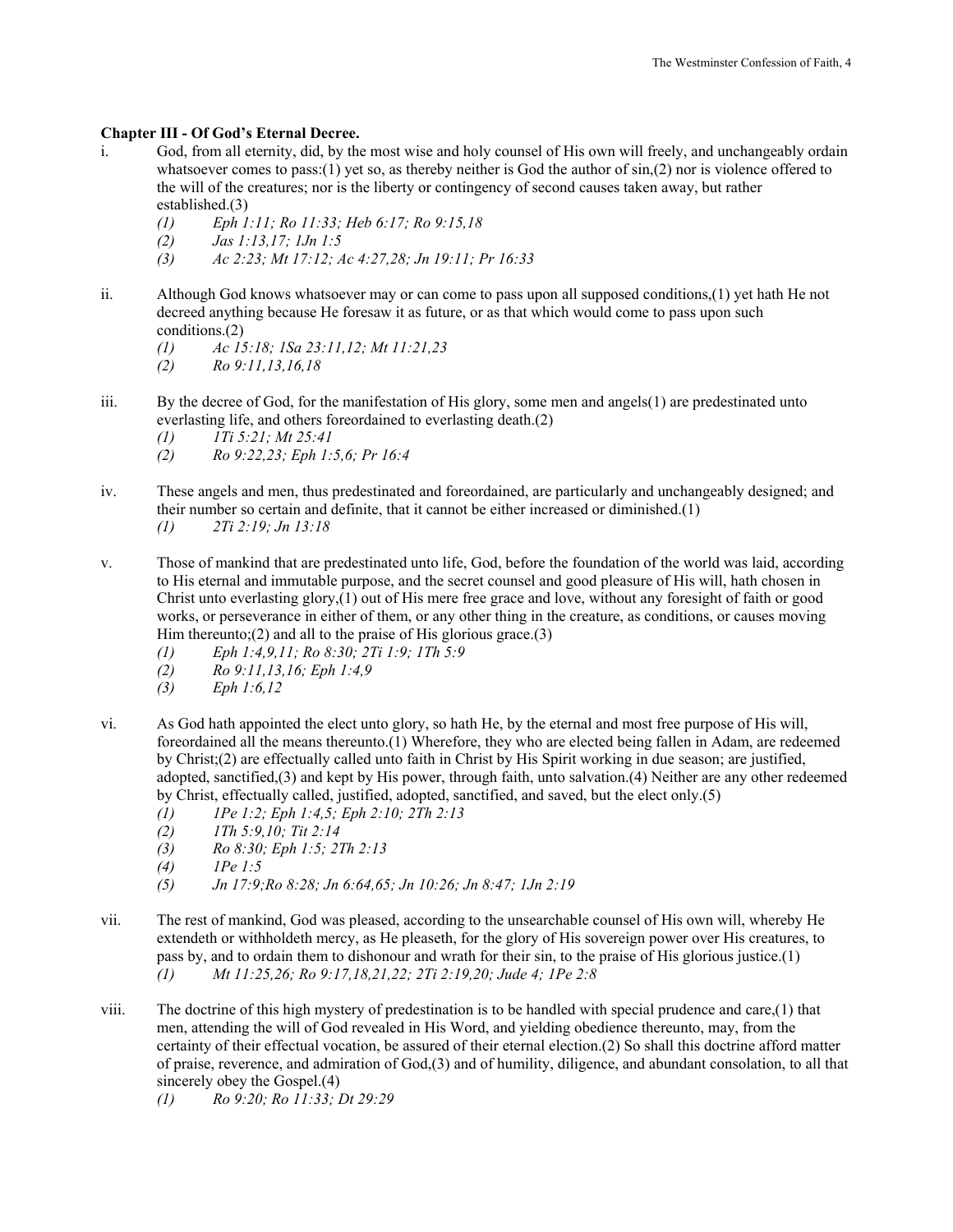- *(2) 2Pe 1:10*
- *(3) Eph 1:6; Ro 11:33*
- *(4) Ro 11:5,6,20; 2Pe 1:10; Ro 8:33; Lk 10:20*

## **Chapter IV - Of Creation.**

- i. It pleased God the Father, Son, and Holy Ghost,(1) for the manifestation of the glory of His eternal power, wisdom, and goodness,(2) in the beginning, to create, or make of nothing, the world, and all things therein, whether visible or invisible, in the space of six days, and all very good.(3)
	- *(1) Heb 1:2; Jn 1:2,3; Ge 1:2; Job 26:13; Job 33:4*
	- *(2) Ro 1:20; Jer 10:12; Ps 104:24; Ps 33:5,6*
	- *(3) Heb 11:3; Col 1:16; Ac 17:24*
- ii. After God had made all other creatures, He created man, male and female,(1) with reasonable and immortal souls,(2) endued with knowledge, righteousness, and true holiness, after His own image,(3) having the law of God written in their hearts, (4) and power to fulfill it; (5) and yet under a possibility of transgressing, being left to the liberty of their own will, which was subject unto change.(6) Beside this law written in their hearts, they received a command not to eat of the tree of knowledge of good and evil;(7) which while they kept, they were happy in their communion with God, and had dominion over the creatures.(8)
	- *(1) Ge 1:27*
	- *(2) Ge 2:7; Ecc 12:7; Lk 23:43; Mt 10:28*
	- *(3) Ge 1:26; Col 3:10; Eph 4:24*
	- *(4) Ro 2:14,15*
	- *(5) Ecc 7:29*
	- *(6) Ge 3:6; Ecc 7:29*
	- *(7) Ge 2:17; Ge 3:8,9,10,11,23*
	- *(8) Ge 1:26,28*

## **Chapter V - Of Providence.**

- i. God the great Creator of all things doth uphold,(1) direct, dispose, and govern all creatures, actions, and things,(2) from the greatest even to the least,(3) by His most wise and holy providence,(4) according to His infallible foreknowledge,(5) and the free and immutable counsel of His own will,(6) to the praise of the glory of His wisdom, power, justice, goodness, and mercy.(7)
	- *(1) Heb 1:3*
	- *(2) Da 4:34,35; Ps 135:6; Ac 17:25,26,28; Job 38,39,40,41*
	- *(3) Mt 10:29,30,31*
	- *(4) Pr 15:3; Ps 104:24; Ps 145:17*
	- *(5) Ac 15:8; Ps 94:8,9,10,11*
	- *(6) Eph 1:11; Ps 33:10,11*
	- *(7) Isa 63:14; Eph 3:10; Ro 9:17; Ge 45:7, Ps 145:7*
- ii. Although, in relation to the foreknowledge and decree of God, the first cause, all things come to pass immutably, and infallibly;(1) yet, by the same providence, He ordereth them to fall out according to the nature of second causes, either necessarily, freely, or contingently.(2)
	- *(1) Ac 2:23*
	- *(2) Ge 8:22; Jer 31:35; Ex 21:13; Dt 19:5; 1Ki 22:28,34; Isa 10:6,7*
- iii. God, in His ordinary providence, maketh use of means, $(1)$  yet is free to work without, $(2)$  above, $(3)$  and against them,(4) at His pleasure.
	- *(1) Ac 27:31,44; Isa 55:10,11; Hos 2:21,22*
	- *(2) Hos 1:7; Mt 4:4; Job 34:10*
	- *(3) Ro 4:19,20,21*
	- *(4) 2Ki 6:6; Da 3:27*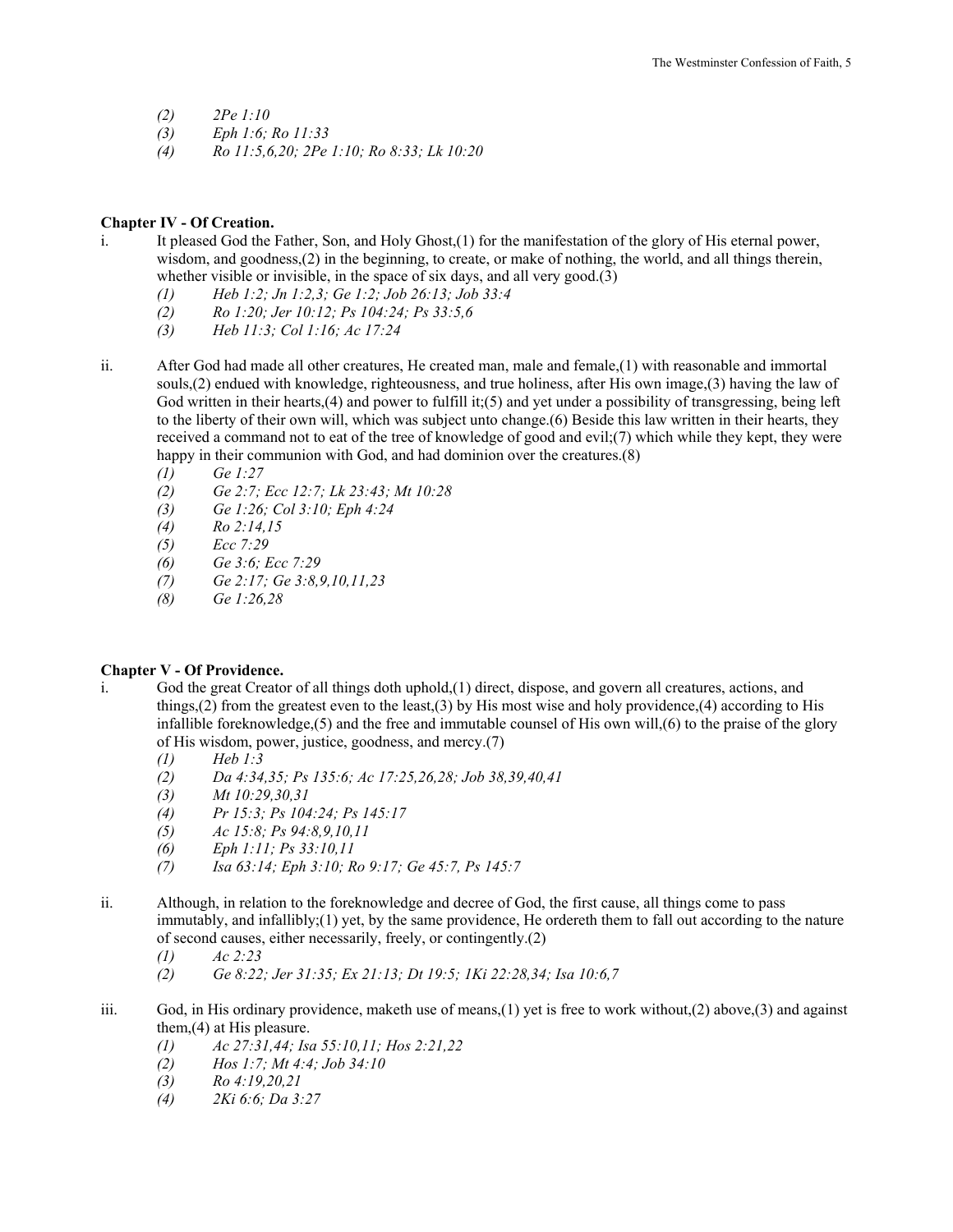- iv. The almighty power, unsearchable wisdom, and infinite goodness of God so far manifest themselves in His providence, that it extendeth itself even to the first fall, and all other sins of angels and men,(1) and that not by a bare permission,(2) but such as hath joined with it a most wise and powerful bounding,(3) and otherwise ordering and governing of them, in a manifold dispensation, to His own holy ends;(4) yet so, as the sinfulness thereof proceedeth only from the creature, and not from God; who, being most holy and righteous, neither is nor can be the author or approver of sin.(5)
	- *(1) Ro 11:32,33,34; 2Sa 24:1; 1Ch 21:1; 1Ki 22:22,23; 1Ch 10:4,13,14; 2Sa 16:10; Ac 2:23; Ac 4:27,28*
	- *(2) Ac 14:16*
	- *(3) Ps 76:10; 2Ki 19:28*
	- *(4) Ge 1:20; Isa 10:6,7,12*
	- *(5) Jas 1:13,14,17; 1Jn 2:16; Ps 1:21*
- v. The most wise, righteous, and gracious God doth oftentimes leave, for a season, His own children to manifold temptations, and the corruption of their own hearts, to chastise them for their former sins, or to discover unto them the hidden strength of corruption and deceitfulness of their hearts, that they may be humbled;(1) and, to raise them to a more close and constant dependence for their support upon Himself, and to make them more watchful against all future occasions of sin, and for sundry other just and holy ends.(2)
	- *(1) 2Ch 32:25,26,31; 2Sa 24:1*
	- *(2) 2Co 12:7,8,9; Ps 73; Ps 77:1,10,12; Mk 14:66-72; Jn 21:15,16,17*
- vi. As for those wicked and ungodly men whom God, as a righteous judge, for former sins, doth blind and harden,(1) from them He not only withholdeth His grace, whereby they might have been enlightened in their understandings, and wrought upon in their hearts; $(2)$  but sometimes also withdraweth the gifts which they had,(3) and exposeth them to such objects as their corruption makes occasions of sin;(4) and, withal, gives them over to their own lusts, the temptations of the world, and the power of Satan,(5) whereby it comes to pass that they harden themselves, even under those means which God useth for the softening of others.(6)
	- *(1) Ro 1:24,26,28; Ro 11:7,8*
	- *(2) Dt 29:4*
	- *(3) Mt 13:12; Mt 25:29*
	- *(4) Dt 2:30; 2Ki 8:12,13*
	- *(5) Ps 81:11,12; 2Th 2:10,11*
	- *(6) Ex 7:3; Ex 8:15,32; 2Co 2:15,16; Isa 8:14; 1Pe 2:7,8; Isa 6:9,10; Ac 28:26,27*
- viii. As the providence of God doth, in general, reach to all creatures; so after a most special manner, it taketh care of His Church, and disposeth all things to the good thereof.(1)
	- *(1) 1Ti 4:10; Am 9:8,9; Ro 8:28; Isa 43:3,4,5,14*

## **Chapter VI - Of the Fall of Man, of Sin, and of the Punishment thereof.**

- i. Our first parents, being seduced by the subtlety and temptation of Satan, sinned in eating the forbidden fruit.(1) This their sin, God was pleased, according to His wise and holy counsel, to permit, having purposed to order it to His own glory.(2)
	- *(1) Ge 3:13; 2Co 11:3*
	- *(2) Ro 11:32*
- ii. By this sin, they fell from their original righteousness and communion with God,(1) and so became dead in  $\sin(2)$  and wholly defiled in all the parts and faculties of soul and body.(3)
	- *(1) Ge 3:6,7,8; Ecc 7:29; Ro 3:23*
	- *(2) Ge 2:17; Eph 2:1*
	- *(3) Tit 1:15; Ge 6:5; Jer 17:9; Ro 3:10-18*
- iii. They being the root of all mankind, the guilt of this sin was imputed.(1) and the same death in sin and corrupted nature conveyed to all their posterity, descending from them by ordinary generation.(2)
	- *(1) Ge 1:27,28; Ge 2:16,17; Ac 17:26; Ro 5:12,15,16,17,18,19; 1Co 15:21,22,45,49*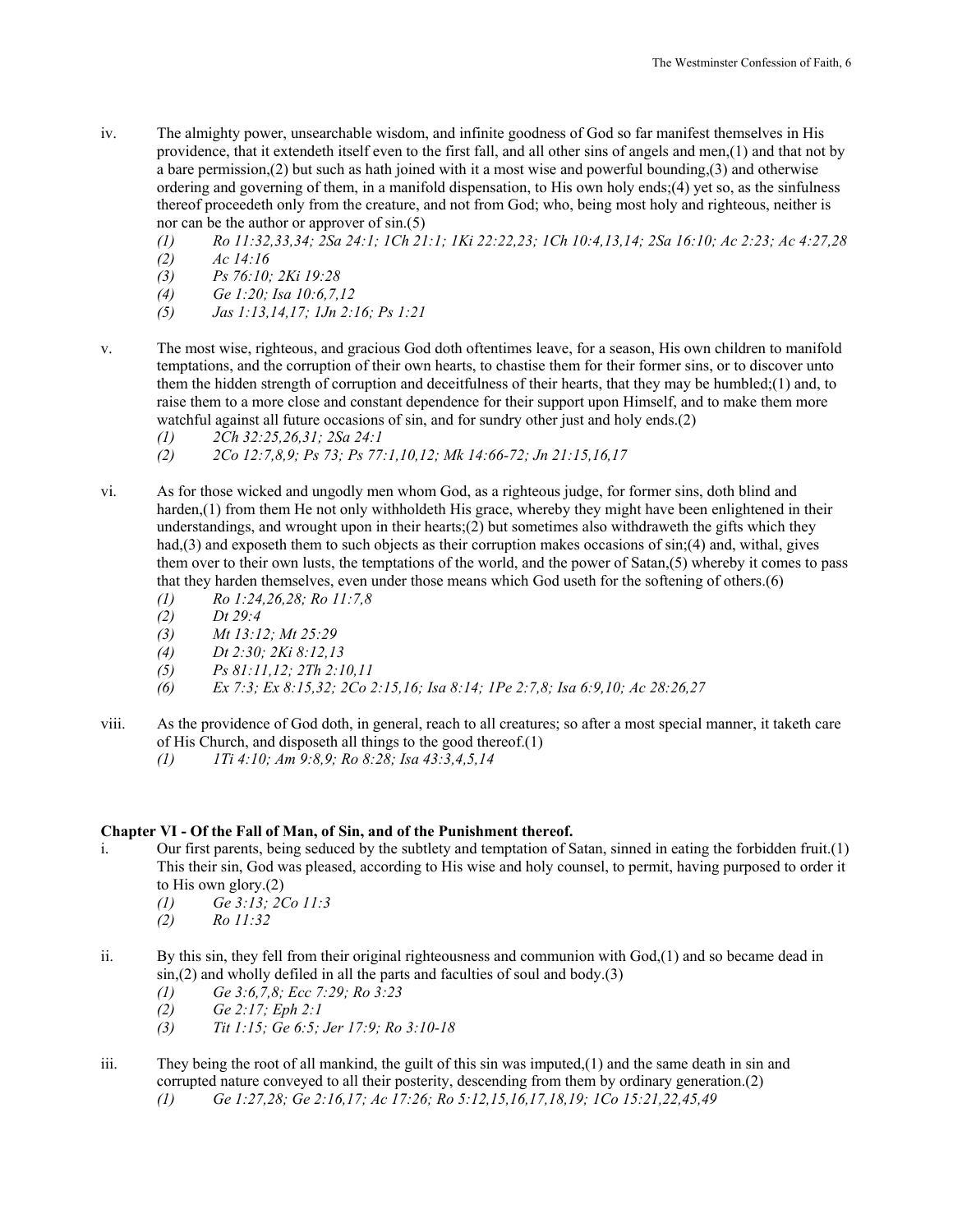- *(2) Ps 51:5; Ge 5:3; Job 14:4; Job 15:14*
- iv. From this original corruption, whereby we are utterly indisposed, disabled, and made opposite to all good,(1) and wholly inclined to all evil,(2) do proceed all actual transgressions.(3)
	- *(1) Ro 5:6; Ro 8:7; Ro 7:18; Col 1:21*
	- *(2) Ge 6:5; Ge 8:21 ; Ro 3:10,11,12*
	- *(3) Jas 1:14,15; Eph 2:2,3; Mt 15:19*
- v. This corruption of nature, during this life, doth remain in those that are regenerated;(1) and although it be through Christ pardoned and mortified, yet both itself, and all the motions thereof, are truly and properly  $sin(2)$ 
	- *(1) 1Jn 1:8,10; Ro 7:14,17,18,23; Jas 3:2; Pr 20:9; Ecc 7:20*
	- *(2) Ro 7:5,7,8,25; Gal 5:17*
- vi. Every sin, both original and actual, being a transgression of the righteous law of God, and contrary thereunto,(1) doth, in its own nature, bring guilt upon the sinner,(2) whereby he is bound over to the wrath of  $God(3)$  and curse of the law,(4) and so made subject to death,(5) with all miseries spiritual,(6) temporal,(7) and eternal.(8)
	- *(1) 1Jn 3:4*
	- *(2) Ro 2:15; Ro 3:9,19*
	- *(3) Eph 2:3*
	- *(4) Gal 3:10*
	- *(5) Ro 6:23*
	- *(6) Eph 4:18*
	- *(7) Ro 8:20; La 3:39*
	- *(8) Mt 25:41; 2Th 1:9*

# **Chapter VII - Of God's Covenant with Man.**

- i. The distance between God and the creature is so great, that although reasonable creatures do owe obedience unto Him as their Creator, yet they could never have any fruition of Him as their blessedness and reward, but by some voluntary condescension on God's part, which He hath been pleased to express by way of covenant.(1)
	- *(1) Isa 40:13-17; Job 9:32,33; 1Sa 2:25; Ps 113:5,6; Ps 100:2,3; Job 22:2,3; Job 35:7,8; Lk 17:10; Ac 17:24,25*
- ii. The first covenant made with man was a covenant of works,(1) wherein life was promised to Adam, and in him to his posterity,(2) upon condition of perfect and personal obedience.(3)
	- *(1) Gal 3:12*
	- *(2) Ro 10:5; Ro 5:12-20*
	- *(3) Ge 2:17; Gal 3:10*
- iii. Man, by his fall, having made himself incapable of life by that covenant, the Lord was pleased to make a second,(1) commonly called the Covenant of Grace, whereby He freely offereth unto sinners life and salvation by Jesus Christ, requiring of them faith in Him, that they may be saved;(2) and promising to give unto all those that are ordained unto eternal life His Holy Spirit, to make them willing, and able to believe.(3)
	- *(1) Gal 3:21; Ro 8:3; Ro 3:20,21; Ge 3:15; Isa 42:6*
	- *(2) Mk 16:15,16; Jn 3:16; Ro 10:6,9; Gal 3:11*
	- *(3) Eze 36:26,27; Jn 6:44,45*
- iv. This covenant of grace is frequently set forth in the Scripture by the name of a Testament, in reference to the death of Jesus Christ the testator, and to the everlasting inheritance, with all things belonging to it, therein bequeathed.(1)
	- *(1) Heb 9:15,16,17; Heb 7:22; Lk 22:20; 1Co 11:25*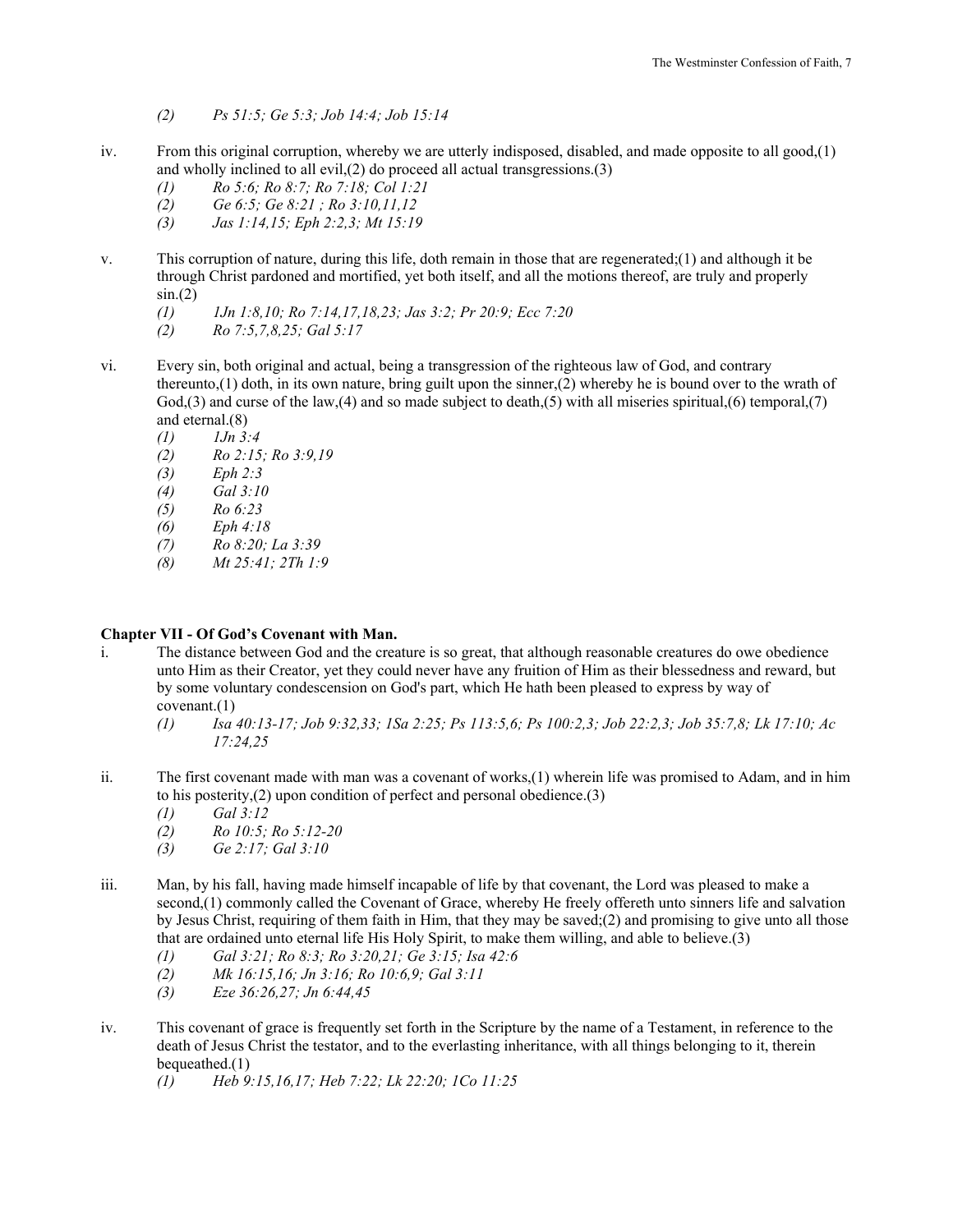- v. This covenant was differently administered in the time of the law, and in the time of the gospel;(1) under the law it was administered by promises, prophecies, sacrifices, circumcision, the paschal lamb, and other types and ordinances delivered to the people of the Jews, all foresignifying Christ to come,(2) which were for that time sufficient and efficacious, through the operation of the Spirit, to instruct and build up the elect in faith in the promised Messiah,(3) by whom they had full remission of sins, and eternal salvation; and is called the Old Testament.(4)
	- *(1) 2Co 3:6,7,8,9*
	- *(2) Heb 8,9 & 10; Ro 4:11; Col 2:11,12; 1Co 5:7*
	- *(3) 1Co 10:1,2,3,4; Heb 11:13; Jn 8:56*
	- *(4) Gal 3:7,8,9,14*
- vi. Under the gospel, when Christ the substance(1) was exhibited, the ordinances in which this covenant is dispensed are the preaching of the Word, and the administration of the sacraments of Baptism and the Lord's Supper,(2) which, though fewer in number, and administered with more simplicity and less outward glory, yet in them it is held forth in more fullness, evidence, and spiritual efficacy,(3) to all nations, both Jews and Gentiles;(4) and is called the New Testament.(5) There are not therefore two covenants of grace differing in substance, but one and the same under various dispensations.(6)
	- *(1) Col 2:17*
	- *(2) Mt 28:19,20; 1Co 11:23,24,25*
	- *(3) Heb 12:22-27; Jer 31:33,34*
	- *(4) Mt 28:19; Eph 2:15-19*
	- *(5) Lk 22:20*
	- *(6) Gal 3:14,16; Ac 15:11; Ro 3:21,22,23,30; Ps 32:1; Ro 4:3,6,16,17,23,24; Heb 13:8*

## **Chapter VIII - Of Christ the Mediator.**

- i. It pleased God, in His eternal purpose, to choose and ordain the Lord Jesus, His only begotten Son, to be the Mediator between God and man;(1) the Prophet,(2) Priest,(3) and King;(4) the Head and Saviour of His Church;(5) the Heir of all things;(6) and Judge of the world;(7) unto whom He did from all eternity give a people, to be His seed,(8) and to be by Him in time redeemed, called, justified, sanctified, and glorified.(9)
	- *(1) Isa 42:1; 1Pe 1:19,20; Jn 3:16; 1Ti 2:5*
	- *(2) Ac 3:22*
	- *(3) Heb 5:5,6*
	- *(4) Ps 2:6; Lk 1:33*
	- *(5) Eph 5:23*
	- *(6) Heb 1:2*
	- *(7) Ac 17:31*
	- *(8) Jn 17:6; Ps 22:30; Isa 53:10*
	- *(9) 1Ti 2:6; Isa 55:4,5; 1Co 1:30*
- ii. The Son of God, the second person in the Trinity, being very and eternal God, of one substance and equal with the Father, did, when the fulness of time was come, take upon Him man's nature,(1) with all the essential properties and common infirmities thereof, yet without sin;(2) being conceived by the power of the Holy Ghost, in the womb of the Virgin Mary, of her substance.(3) So that two whole, perfect, and distinct natures, the Godhead and the manhood, were inseparably joined together in one person, without conversion, composition, or confusion.(4) Which person is very God, and very man, yet one Christ, the only Mediator between God and man.(5)
	- *(1) Jn 1:1,14; 1Jn 5:20; Php 2:6; Gal 4:4*
	- *(2) Heb 2:14,16,17; Heb 4:15*
	- *(3) Lk 1:27,31,35; Gal 4:4*
	- *(4) Lk 1:35; Col 2:9; Ro 9:5; 1Pe 3:18; 1Ti 3:16*
	- *(5) Ro 1:3,4; 1Ti 2:5*
- iii. The Lord Jesus, in His human nature thus united to the divine, was sanctified and anointed with the Holy Spirit above measure;(1) having in Him all the treasures of wisdom and knowledge;(2) in whom it pleased the Father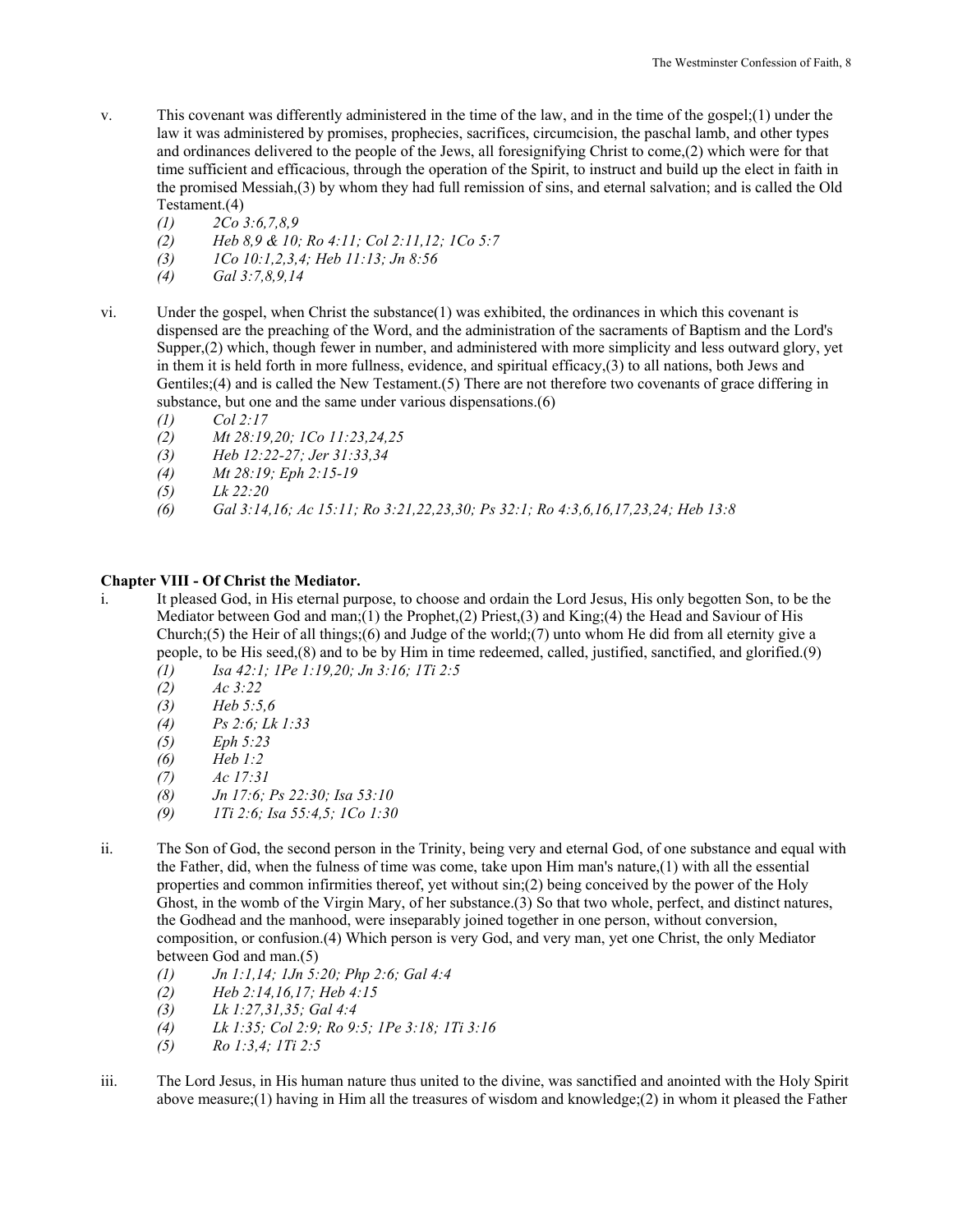that all fulness should dwell:(3) to the end, that being holy, harmless, undefiled, and full of grace and truth,(4) He might be thoroughly furnished to execute the office of a Mediator and Surety.(5) Which office He took not unto Himself, but was thereunto called by His Father;(6) who put all power and judgment into His hand, and gave Him commandment to execute the same.(7)

- *(1) Ps 45:7; Jn 3:34*
- *(2) Col 2:3*
- *(3) Col 1:19*
- *(4) Heb 7:26; Jn 1:14*
- *(5) Ac 10:38; Heb 12:24; Heb 7:22*
- *(6) Heb 5:4,5*
- *(7) Jn 5:22,27; Mt 28:18; Ac 2:36*
- iv. This office the Lord Jesus did most willingly undertake,(1) which that He may discharge, He was made under the law,(2) and did perfectly fulfil it;(3) endured most grievous torments immediately in His soul,(4) and most painful sufferings in His body;(5) was crucified, and died;(6) was buried, and remained under the power of death, yet saw no corruption.(7) On the third day He arose from the dead,(8) with the same body in which He suffered;(9) with which also He ascended into heaven, and there sitteth at the right hand of His Father,(10) making intercession;(11) and shall return to judge men and angels at the end of the world.(12)
	- *(1) Ps 40:7,8; Heb 10:5-10;Jn 10:18; Php 2:8*
	- *(2) Gal 4:4*
	- *(3) Mt 3:15; Mt 5:17*
	- *(4) Mt 26:37,38; Lk 22:44; Mt 27:46*
	- *(5) Mt 26; Mt 27*
	- *(6) Php 2:8*
	- *(7) Ac 2:23,24,27; Ac 13:37; Ro 6:9*
	- *(8) 1Co 15:3,4,5*
	- *(9) Jn 20:25,27*
	- *(10) Mk 16:19*
	- *(11) Ro 8:34; Heb 9:24; Heb 7:25*
	- *(12) Ro 14:9,10; Ac 1:11; Ac 10:42; Mt 13:40,41,42; Jude 6; 2Pe 2:4*
- v. The Lord Jesus, by His perfect obedience and sacrifice of Himself, which He, through the eternal Spirit, once offered up unto God, hath fully satisfied the justice of His Father;(1) and purchased, not only reconciliation, but an everlasting inheritance in the kingdom of heaven, for all those whom the Father hath given unto Him.(2)
	- *(1) Ro 5:19; Heb 9:14,16; Heb 10:14; Eph 5:2; Ro 3:25,26*
	- *(2) Da 9:24,26; Col 1:19,20; Eph 1:11,14; Jn 17:2; Heb 9:12,15*
- vi. Although the work of redemption was not actually wrought by Christ till after His incarnation, yet the virtue, efficacy, and benefits thereof, were communicated unto the elect in all ages successively from the beginning of the world, in and by those promises, types, and sacrifices, wherein He was revealed and signified to be the Seed of the woman, which should bruise the serpent's head, and the Lamb slain from the beginning of the world being yesterday and today the same, and for ever.(1)
	- *(1) Gal 4:4,5; Ge 3:15; Rev 13:8; Heb 13:8*
- vii. Christ, in the work of mediation, acteth according to both natures, by each nature doing that which is proper to itself:(1) yet, by reason of the unity of the person, that which is proper to one nature is sometimes in Scripture attributed to the person denominated by the other nature.(2)
	- *(1) Heb 9:14; 1Pe 3:18*
	- *(2) Ac 20:28; Jn 3:13; 1Jn 3:16*
- viii. To all those for whom Christ hath purchased redemption, He doth certainly and effectually apply and communicate the same; $(1)$  making intercession for them; $(2)$  and revealing unto them, in and by the Word, the mysteries of salvation;(3) effectually persuading them by His Spirit to believe and obey; and governing their hearts by His Word and Spirit;(4) overcoming all their enemies by His almighty power and wisdom, in such manner and ways as are most consonant to His wonderful and unsearchable dispensation.(5)
	- *(1) Jn 6:37,39; Jn 10:15,16*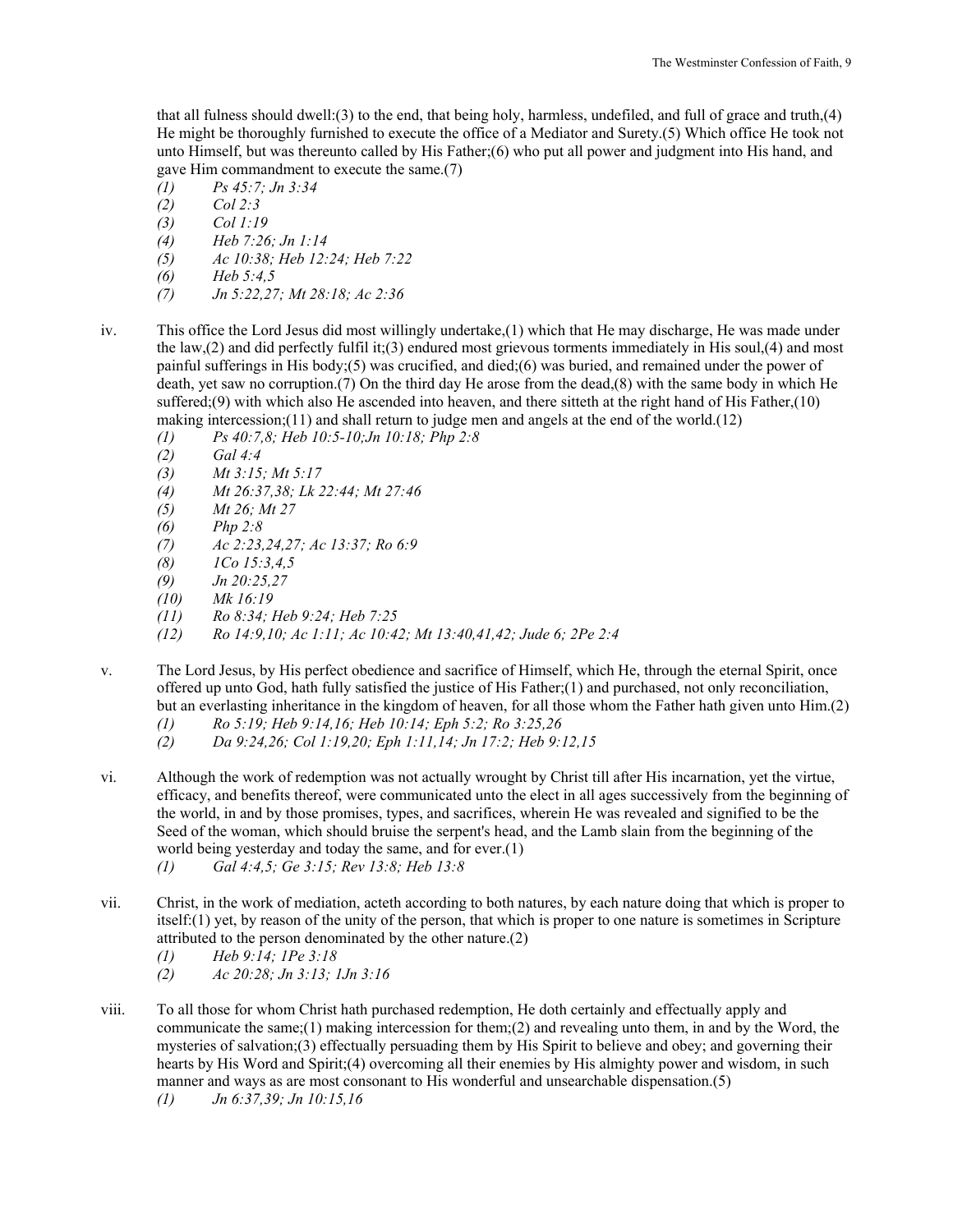- *(2) 1Jn 2:1,2; Ro 8:34*
- *(3) Jn 15:13,15; Eph 1:7,8,9; Jn 17:6*
- *(4) Jn 14:16; Heb 12:2; 2Co 4:13; Ro 8:9,14; Ro 15:18,19; Jn 17:17*
- *(5) Ps 110:1; 1Co 15:25,26; Mal 4:2,3; Cor 2:15*

## **Chapter IX - Of Free Will.**

- i. God hath endued the will of man with that natural liberty, that it is neither forced, nor by any absolute necessity of nature determined, to good or evil.(1)
	- *(1) Mt 17:12; Jas 1:14; Dt 30:19.*
- ii. Man, in his state of innocency, had freedom and power to will and to do that which was good and wellpleasing to  $God(1)$  but yet, mutably, so that he might fall from it.(2)
	- *(1) Ecc 7:29; Ge 1:26.*
	- *(2) Ge 2:16,17; Ge 3:6.*
- iii. Man, by his fall into a state of sin, hath wholly lost all ability of will to any spiritual good accompanying salvation;(1) so as, a natural man, being altogether averse from that good, $(2)$  and dead in sin, $(3)$  is not able, by his own strength, to convert himself, or to prepare himself thereunto.(4)
	- *(1) Ro 5:6; Ro 8:7; Jn 15:5.*
	- *(2) Ro 3:10,12.*
	- *(3) Eph 2:1,5; Col 2:13.*
	- *(4) Jn 6:44,65; Eph 2:2,3,4,5; 1Co 2:14; Tit 3:3,4,5.*
- iv. When God converts a sinner, and translates him into the state of grace, He freeth him from his natural bondage under  $sin(1)$  and by His grace alone, enables him freely to will and to do that which is spiritually good;(2) yet so as that, by reason of his remaining corruption, he doth not perfectly nor only will that which is good, but doth also will that which is evil.(3)
	- *(1) Col 1:13; Jn 8:34,36.*
	- *(2) Php 2:13; Ro 6:18,22.*
	- *(3) Gal 5:17; Ro 7:15,18,19,21,23.*
- v. The will of man is made perfectly and immutably free to do good alone in the state of glory only.(1)
	- *(1) Eph 4:13; Heb 12:23; 1Jn 3:2; Jude 24.*

## **Chapter X - Of Effectual Calling.**

- i. All those whom God hath predestinated unto life, and those only, He is pleased, in His appointed and accepted time, effectually to call,(1) by His Word and Spirit,(2) out of that state of sin and death in which they are by nature, to grace and salvation by Jesus Christ;(3) enlightening their minds spiritually and savingly to understand the things of God;(4) taking away their heart of stone, and giving unto them a heart of flesh;(5) renewing their wills, and, by His almighty power determining them to that which is good;(6) and effectually drawing them to Jesus Christ;(7) yet so as they come most freely, being made willing by His grace.(8)
	- *(1) Ro 8:30; Ro 11:7; Eph 1:10,11.*
	- *(2) 2Th 2:13,14; 2Co 3:3,6.*
	- *(3) Ro 8:2; Eph 2:1-5; 2Ti 1:9,10.*
	- *(4) Ac 26:18; 1Co 2:10,12; Eph 1:17,18.*
	- *(5) Eze 36:26.*
	- *(6) Eze 11:19; Php 2:13; Dt 30:6; Eze 37:27.*
	- *(7) Eph 1:19; Jn 6:44,45.*
	- *(8) SS 1:4; Ps 110:3; Jn 6:37; Ro 6:16,17,18.*
- ii. This effectual call is of God's free and special grace alone, not from anything at all foreseen in man;(1) who is altogether passive therein, until, being quickened and renewed by the Holy Spirit,(2) he is thereby enabled to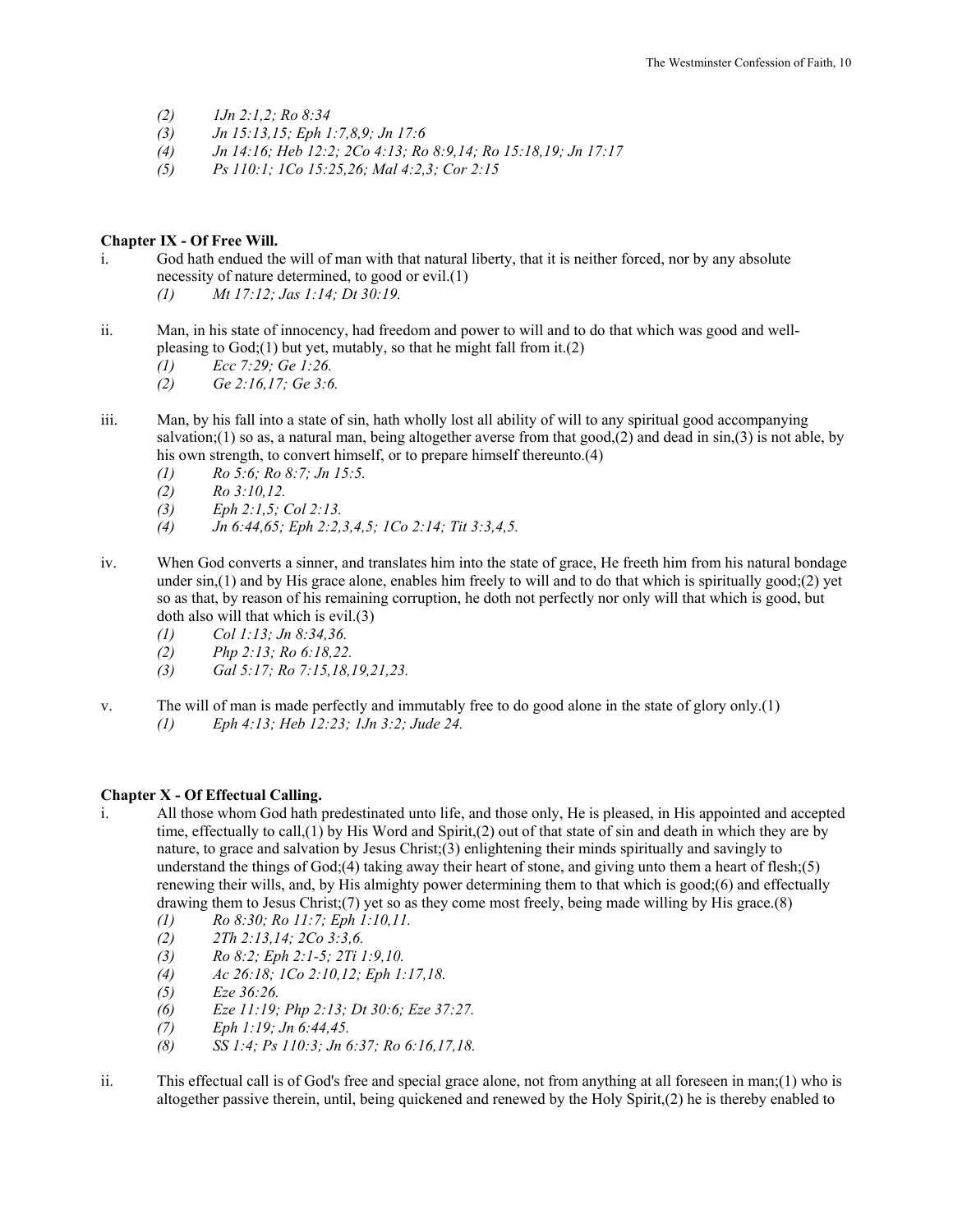answer this call, and to embrace the grace offered and conveyed in it.(3)

- *(1) 2Ti 1:9; Tit 3:4,5; Eph 2:4,5,8,9; Ro 9:11.*
- *(2) 1Co 2:14; Ro 8:7; Eph 2:5.*
- *(3) Jn 6:37; Eze 36:27; Jn 5:25.*
- iii. Elect infants, dying in infancy, are regenerated and saved by Christ through the Spirit,(1) who worketh when, and where, and how He pleaseth.(2) So also are all other elect persons, who are uncapable of being outwardly called by the ministry of the Word.(3)
	- *(1) Lk 18:15,16; Ac 2:38,39; Jn 3:3,5; 1Jn 5:12; Ro 8:9.*
	- *(2) Jn 3:8.*
	- *(3) 1Jn 5:12; Ac 4:12.*
- iv. Others not elected, although they may be called by the ministry of the Word,(1) and may have some common operations of the Spirit,(2) yet they never truly come unto Christ, and therefore cannot be saved:(3) much less can men, not professing the Christian religion be saved in any other way whatsoever, be they never so diligent to frame their lives according to the light of nature, and the laws of that religion they do profess;(4) and, to assert and maintain that they may, is very pernicious, and to be detested.(5)
	- *(1) Mt 22:14.*
	- *(2) Mt 7:22; Mt 13:20,21; Heb 6:4,5.*
	- *(3) Jn 6:64,65,66; Jn 8:24.*
	- *(4) Ac 4:12; Jn 14:6; Eph 2:12; Jn 4:22; Jn 17:3.*
	- *(5) 2 Jn 9,10,11; 1Co 16:22; Gal 1:6,7,8.*

## **Chapter XI - Of Justification.**

- i. Those whom God effectually calleth He also freely justifieth;(1) not by infusing righteousness into them, but by pardoning their sins, and by accounting and accepting their persons as righteous: not for anything wrought in them, or done by them, but for Christ's sake alone: nor by imputing faith itself, the act of believing, or any other evangelical obedience, to them as their righteousness; but by imputing the obedience and satisfaction of Christ unto them,(2) they receiving and resting on Him and His righteousness, by faith: which faith they have not of themselves; it is the gift of God.(3)
	- *(1) Ro 8:30; Ro 3:24.*
	- *(2) Ro 4:5-8; 2Co 5:19,21; Ro 3:22,24,25,27,28; Tit 3:5,7; Eph 1:7; Jer 23:6; 1Co 1:30,31; Ro 5:17,18,19.*
	- *(3) Ac 10:44; Gal 2:16; Php 3:9; Ac 13:38,39; Eph 2:7,8.*
- ii. Faith, thus receiving and resting on Christ and His righteousness, is the alone instrument of justification;(1) yet is it not alone in the person justified, but is ever accompanied with all other saving graces, and is no dead faith, but worketh by love.(2)
	- *(1) Jn 1:12; Ro 3:28; Ro 5:1.*
	- *(2) Jas 2:17,22,26; Gal 5:6.*
- iii. Christ, by His obedience and death, did fully discharge the debt of all those that are thus justified, and did make a proper, real, and full satisfaction to His Father's justice in their behalf.(1) Yet, inasmuch as He was given by the Father for them,(2) and His obedience and satisfaction accepted in their stead,(3) and both, freely, not for anything in them, their justification is only of free grace;(4) that both the exact justice and rich grace of God might be glorified in the justification of sinners.(5)
	- *(1) Ro 5:8,9,10,19; 1Ti 2:5,6; Heb 10:10,14; Da 9:24,26; Isa 53:4,5,6,10,11,12.*
	- *(2) Ro 8:32.*
	- *(3) 2Co 5:21; Mt 3:17; Eph 5:2.*
	- *(4) Ro 3:24; Eph 1:7.*
	- *(5) Ro 3:26; Eph 2:7.*
- iv. God did, from all eternity, decree to justify all the elect;(1) and Christ did, in the fulness of time, die for their sins, and rise again for their justification:(2) nevertheless, they are not justified, until the Holy Spirit doth, in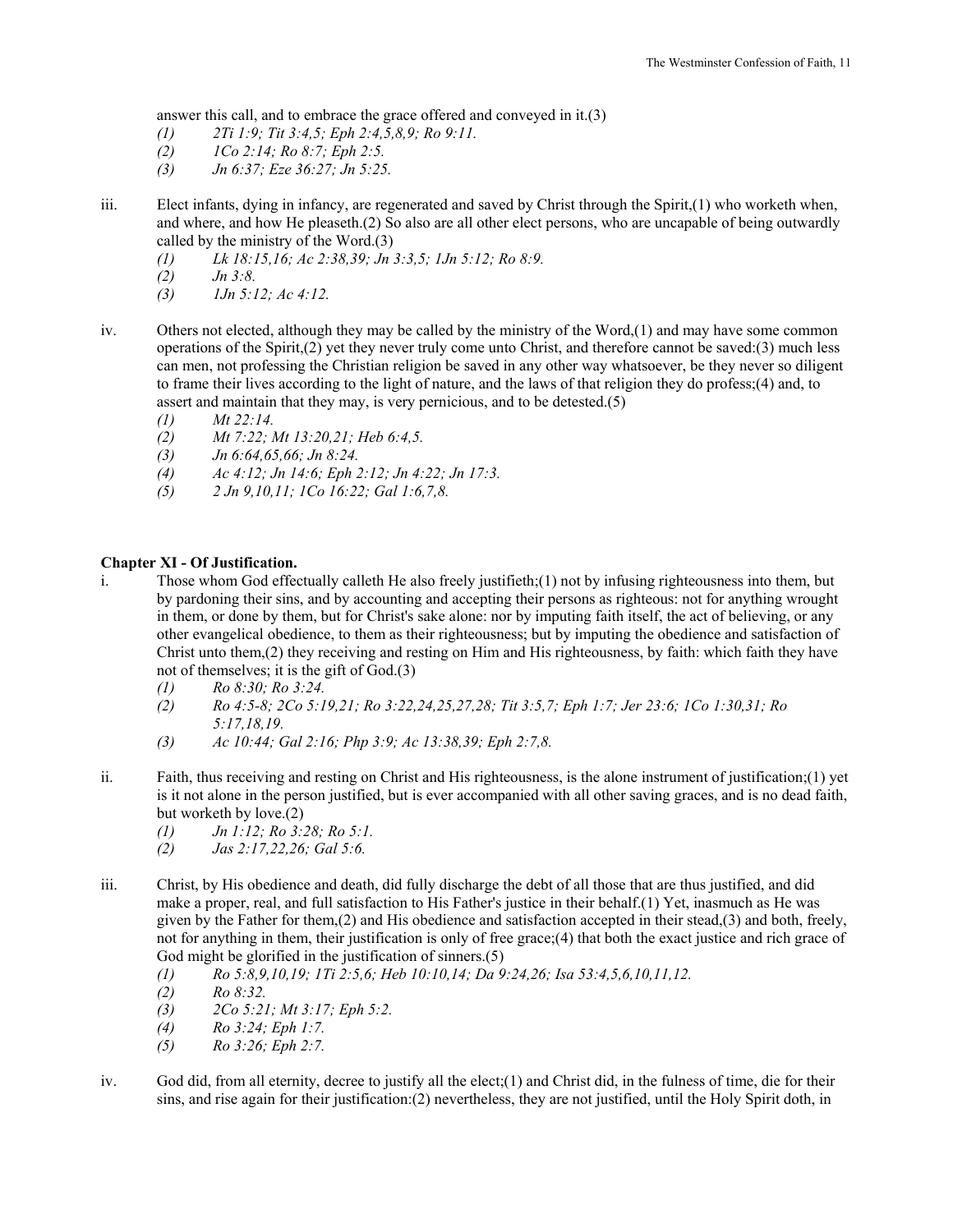due time, actually apply Christ unto them.(3)

- *(1) Gal 3:8; 1Pe 1:2,19,20; Ro 8:30.*
- *(2) Gal 4:4; Ro 4:25.*
- *(3) Col 1:21,22; Gal 2:16; Tit 3:4-7.*
- v. God doth continue to forgive the sins of those that are justified;(1) and, although they can never fall from the state of justification,(2) yet they may, by their sins, fall under God's fatherly displeasure, and not have the light of His countenance restored unto them, until they humble themselves, confess their sins, beg pardon, and renew their faith and repentance.(3)
	- *(1) Mt 6:12; 1Jn 1:7,9; 1Jn 2:1,2.*
	- *(2) Lk 22:32; Jn 10:28; Heb 10:14.*
	- *(3) Ps 89:31,32,33; Ps 51:7-12; Ps 32:5; Mt 26:75; 1Co 11:30,32; Lk 1:20.*
- vi. The justification of believers under the Old Testament was, in all these respects, one and the same with the justification of believers under the New Testament.(1)
	- *(1) Gal 3:9,13,14; Ro 4:22,23,24; Heb 13:8.*

#### **Chapter XII - Of Adoption.**

- i. All those that are justified, God vouchsafeth, in and for His only Son Jesus Christ, to make partakers of the grace of adoption:(1) by which they are taken into the number, and enjoy the liberties and privileges of the children of  $God(2)$  have His name put upon them,(3) receive the Spirit of adoption;(4) have access to the throne of grace with boldness;(5) are enabled to cry, Abba, Father;(6) are pitied,(7) protected,(8) provided for,(9) and chastened by Him as by a Father;(10) yet never cast off,(11) but sealed to the day of redemption,(12) and inherit the promises,(13) as heirs of everlasting salvation.(14)
	- *(1) Eph 1:5; Gal 4:4,5.*
	- *(2) Ro 8:17; Jn 1:12.*
	- *(3) Jer 14:9; 2Co 6:18; Rev 3:12.*
	- *(4) Ro 8:15.*
	- *(5) Eph 3:12; Ro 5:2.*
	- *(6) Gal 4:6.*
	- *(7) Ps 103:13.*
	- *(8) Pr 14:26.*
	- *(9) Mt 6:30,32; 1Pe 5:7.*
	- *(10) Heb 12:6.*
	- *(11) La 3:31.*
	- *(12) Eph 4:30.*
	- *(13) Heb 6:12.*
	- *(14) 1Pe 1:3,4; Heb 1:14.*

#### **Chapter XIII - Of Sanctification.**

- i. They, who are once effectually called and regenerated, having a new heart and a new spirit created in them, are further sanctified really and personally, through the virtue of Christ's death and resurrection,(1) by His Word and Spirit dwelling in them;(2) the dominion of the whole body of sin is destroyed,(3) and the several lusts thereof are more and more weakened and mortified,(4) and they more and more quickened and strengthened in all saving graces,(5) to the practice of true holiness, without which no man shall see the Lord.(6)
	- *(1) 1Co 6:11; Ac 20:32; Php 3:10; Ro 6:5,6.*
	- *(2) Jn 17:17; Eph 5:26; 1Th 2:13.*
	- *(3) Ro 6:6,14.*
	- *(4) Gal 5:24; Ro 8:13.*
	- *(5) Col 1:11; Eph 3:16-19.*
	- *(6) 2Co 7:1; Heb 12:14.*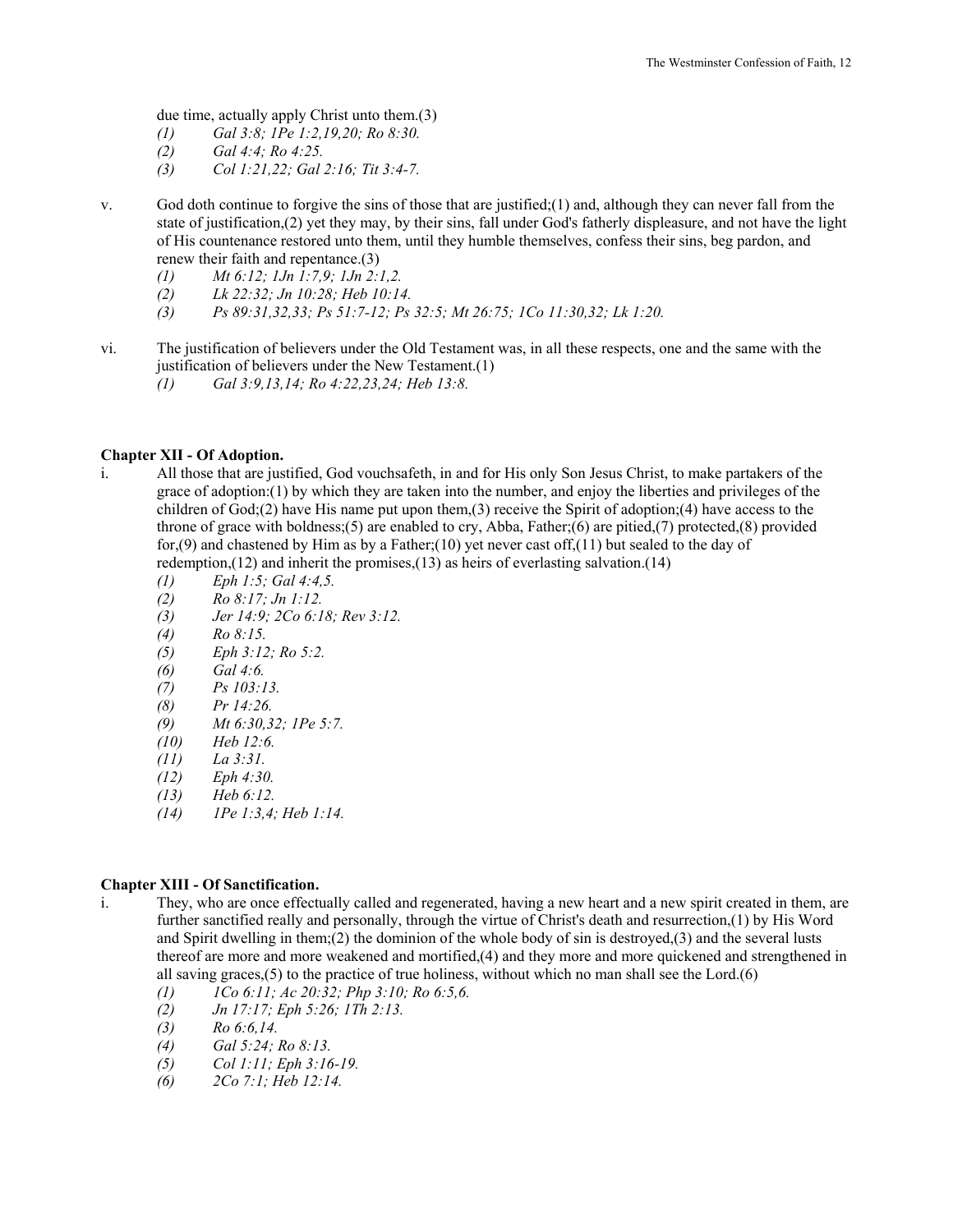- ii. This sanctification is throughout in the whole man,(1) yet imperfect in this life; there abideth still some remnants of corruption in every part:(2) whence ariseth a continual and irreconcilable war; the flesh lusting against the Spirit, and the Spirit against the flesh.(3)
	- *(1) 1Th 5:23. (2) 1Jn 1:10; Ro 7:18,23; Php 3:12.*
	- *(3) Gal 5:17; 1Pe 2:11.*
- iii. In which war, although the remaining corruption, for a time, may much prevail,(1) yet, through the continual supply of strength from the sanctifying Spirit of Christ, the regenerate part doth overcome;(2) and so, the saints grow in grace,(3) perfecting holiness in the fear of God.(4)
	- *(1) Ro 8:23.*
	- *(2) Ro 6:14; 1Jn 5:4; Eph 4:15,16.*
	- *(3) 2Pe 3:18; 2Co 3:18.*
	- *(4) 2Co 7:1.*

# **Chapter XIV - Of Saving Faith.**

- i. The grace of faith, whereby the elect are enabled to believe to the saving of their souls,(1) is the work of the Spirit of Christ in their hearts,(2) and is ordinarily wrought by the ministry of the Word:(3) by which also, and by the administration of the sacraments, and prayer, it is increased and strengthened.(4)
	- *(1) Heb 10:39.*
	- *(2) 2Co 4:13; Eph 1:17,18,19; Eph 2:8.*
	- *(3) Ro 10:14,17.*
	- *(4) 1Pe 2:2; Ac 20:32; Ro 4:11; Lk 17:5; Ro 1:16,17.*
- ii. By this faith, a Christian believeth to be true whatsoever is revealed in the Word, for the authority of God Himself speaking therein;(1) and acteth differently upon that which each particular passage thereof containeth; yielding obedience to the commands,(2) trembling at the threatenings,(3) and embracing the promises of God for this life and that which is to come.(4) But the principal acts of saving faith are accepting, receiving, and resting upon Christ alone for justification, sanctification, and eternal life, by virtue of the covenant of grace.(5)
	- *(1) Jn 4:42; 1Th 2:13; Jn 5:10; Ac 24:14*
	- *(2) Ro 16:26.*
	- *(3) Isa 66:2.*
	- *(4) Heb 11:13; 1Ti 4:8.*
	- *(5) Jn 1:12; Ac 16:31; Gal 2:20; Ac 15:11.*
- iii. This faith is different in degrees, weak or strong;(1) may be often and many ways assailed and weakened, but gets the victory;(2) growing up in many to the attainment of a full assurance through Christ,(3) who is both the author and finisher of our faith.(4)
	- *(1) Heb 5:13,14; Ro 4:19,20; Mt 6:30; Mt 8:10.*
	- *(2) Lk 22:31,32; Eph 6:16; 1Jn 5:4,5.*
	- *(3) Heb 6:11,12; Heb 10:22; Col 2:2.*
	- *(4) Heb 12:2*

# **Chapter XV - Of Repentance Unto Life.**

- i. Repentance unto life is an evangelical grace,(1) the doctrine whereof is to be preached by every minister of the Gospel, as well as that of faith in Christ.(2)
	- *(1) Zec 12:10; Ac 11:18.*
	- *(2) Lk 24:47; Mk 1:15; Ac 22:21.*
- ii. By it, a sinner, out of the sight and sense, not only of the danger, but also of the filthiness and odiousness of his sins, as contrary to the holy nature, and righteous law of God; and upon the apprehension of His mercy in Christ to such as are penitent, so grieves for and hates his sins, as to turn from them all unto God,(1) purposing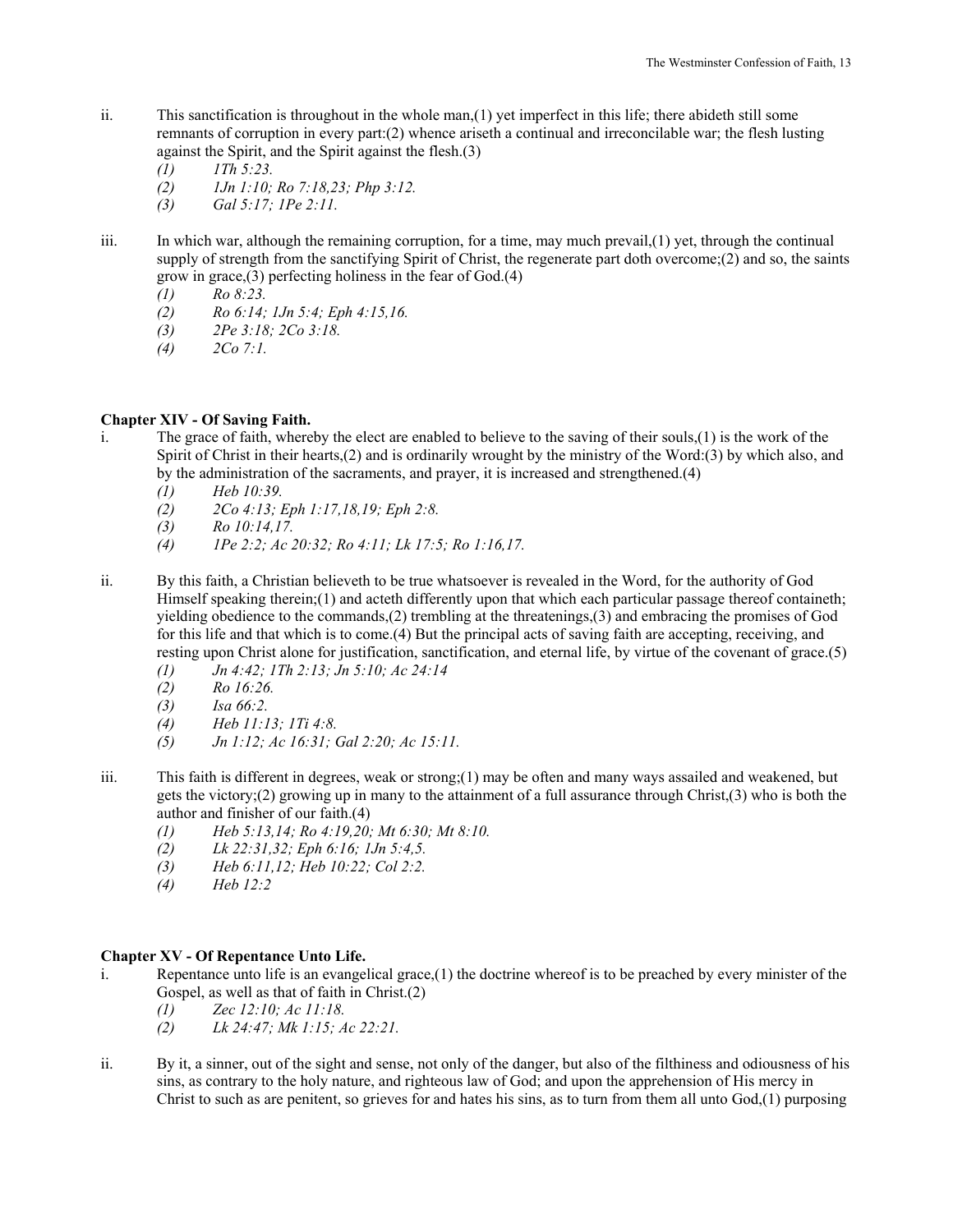and endeavouring to walk with Him in all the ways of His commandments.(2)

- *(1) Eze 18:30,31; Eze 36:31; Isa 30:22; Ps 51:4; Jer 31:18,19; Joel 2:12,13; Am 5:15; Ps 119:128; 2Co 7:11.*
- *(2) Ps 119:6,59,106; Lk 1:6; 2Ki 23:25.*
- iii. Although repentance be not to be rested in, as any satisfaction for sin, or any cause of the pardon thereof, $(1)$ which is the act of God's free grace in Christ;(2) yet it is of such necessity to all sinners, that none may expect pardon without it.(3)
	- *(1) Eze 36:31,32; Eze 16:61-63.*
	- *(2) Hos 14:2,4; Ro 3:24; Eph 1:7.*
	- *(3) Lk 13:3,5; Ac 17:30,31.*
- iv. As there is no sin so small but it deserves damnation;(1) so there is no sin so great, that it can bring damnation upon those who truly repent.(2)
	- *(1) Ro 6:23; Ro 5:12; Mt 12:36.*
	- *(2) Isa 55:7; Ro 8:1; Isa 1:16,18.*
- v. Men ought not to content themselves with a general repentance, but it is every man's duty to endeavour to repent of his particular sins particularly.(1) *(1) Ps 19:13; Lk 19:8; 1Ti 1:13,15.*
- vi. As every man is bound to make private confession of his sins to God, praying for the pardon thereof (1) upon which, and the forsaking of them, he shall find mercy;(2) so he that scandalizeth his brother, or the Church of Christ, ought to be willing, by a private or public confession and sorrow for his sin, to declare his repentance to those that are offended;(3) who are thereupon to be reconciled to him, and in love to receive him.(4)
	- *(1) Ps 51:4,5,7,9,14; Ps 32:5,6.*
	- *(2) Pr 28:13; 1Jn 1:9.*
	- *(3) Jas 5:16; Lk 17:3,4; Josh. 7:19; Ps 51.*
	- *(4) 2Co 2:8.*

## **Chapter XVI - Of Good Works.**

- i. Good works are only such as God hath commanded in His holy Word,(1) and not such as, without the warrant thereof, are devised by men, out of blind zeal, or upon any pretence of good intention.(2)
	- *(1) Mic 6:8; Ro 12:2; Heb 13:21.*
	- *(2) Mt 15:9; Isa 29:13; 1Pe 1:18; Ro 10:2.*
- ii. These good works, done in obedience to God's commandments, are the fruits and evidences of a true and lively faith:(1) and by them believers manifest their thankfulness,(2) strengthen their assurance,(3) edify their brethren,(4) adorn the profession of the Gospel,(5) stop the mouths of the adversaries,(6) and glorify God,(7) whose workmanship they are, created in Christ Jesus thereunto;(8) that, having their fruit unto holiness, they may have the end eternal life.(9)
	- *(1) Jas 2:18,22.*
	- *(2) Ps 116:12,13; 1Pe 2:9.*
	- *(3) 1Jn 2:3,5; 2Pe 1:5-10.*
	- *(4) 2Co 9:2; Mt 5:16.*
	- *(5) Tit 2:5,9,10,11,12; 1Ti 6:1.*
	- *(6) 1Pe 2:15.*
	- *(7) 1Pe 2:12; Php 1:11; Jn 15:8.*
	- *(8) Eph 2:10.*
	- *(9) Rom. 6:22.*
- iii. Their ability to do good works is not at all of themselves, but wholly from the Spirit of Christ.(1) And that they may be enabled thereunto, beside the graces they have already received, there is required an actual influence of the same Holy Spirit to work in them to will and to do of His good pleasure:(2) yet are they not hereupon to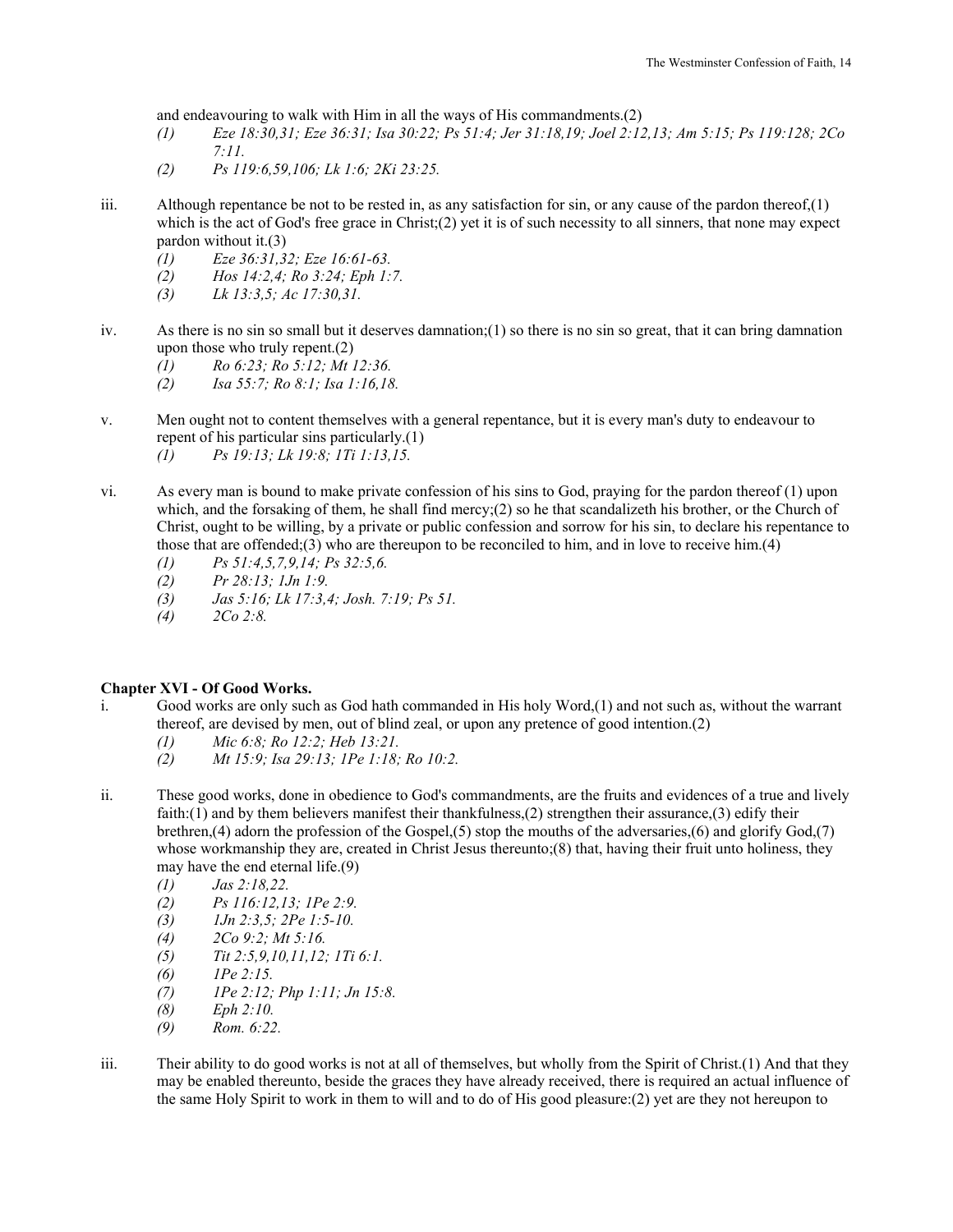grow negligent, as if they were not bound to perform any duty unless upon a special motion of the Spirit; but they ought to be diligent in stirring up the grace of God that is in them.(3)

- *(1) Jn 15:4,5,6; Eze 36:26,27.*
- *(2) Php 2:13; Php 4:13; 2Co 3:5.*
- *(3) Php 2:12; Heb 6:11,12; 2Pe 1:3,5,10,11; Isa 64:7; 2Ti 1:6; Ac 26:6,7; Jude 20,21.*
- iv. They who, in their obedience, attain to the greatest height which is possible in this life, are so far from being able to supererogate, and to do more than God requires, as that they fall short of much which in the duty they are bound to do.(1)

 *(1) Lk 17:10; Ne 13:22; Job 9:2,3; Gal 5:17.* 

- v. We cannot, by our best works, merit pardon of sin, or eternal life, at the hand of God, by reason of the great disproportion that is between them and the glory to come, and the infinite distance that is between us and God, whom by them, we can neither profit nor satisfy for the debt of our former sins;(1) but when we have done all we can, we have done but our duty, and are unprofitable servants;(2) and because, as they are good, they proceed from His Spirit;(3) and as they are wrought by us, they are defiled, and mixed with so much weakness and imperfection, that they cannot endure the severity of God's judgment.(4)
	- *(1) Ro 3:20; Ro 4:2,4,6; Eph 2:8,9; Tit 3:5,6,7; Ro 8:18; Ps 16:2; Job. 22:2,3; Job 35:7,8.*
	- *(2) Lk 17:10.*
	- *(3) Gal 5:22,23.*
	- *(4) Isa 64:6; Gal 5:17; Ro 7:15,18; Ps 143:2; Ps 130:3.*
- vi. Notwithstanding, the persons of believers being accepted through Christ, their good works also are accepted in Him;(1) not as though they were in this life wholly unblameable and unreprovable in God's sight;(2) but that He, looking upon them in His Son, is pleased to accept and reward that which is sincere, although accompanied with many weaknesses and imperfections.(3)
	- *(1) Eph 1:6; 1Pe 2:5; Ex 28:38; Ge 4:4; Heb 11:4.*
	- *(2) Job 9:20; Ps 143:2.*
	- *(3) Heb 13:20,21; 2Co 8:12; Heb 6:10; Mt 25:21,23.*
- vii. Works done by unregenerate men, although, for the matter of them, they may be things which God commands, and of good use both to themselves and others;(1) yet, because they proceed not from an heart purified by faith;(2) nor are done in a right manner, according to the Word;(3) nor to a right end, the glory of God;(4) they are therefore sinful, and cannot please God, or make a man meet to receive grace from God.(5) And yet, their neglect of them is more sinful and displeasing unto God.(6)
	- *(1) 2Ki 10:30,31; 1Ki 21:27,29; Php 1:15,16,18.*
	- *(2) Ge 4:5; Heb 11:4,6.*
	- *(3) 1Co 13:3; Isa 1:12.*
	- *(4) Mt 6:2,5,16.*
	- *(5) Hag 2:14; Tit 1:15; Am 5:21,22; Hos 1:4; Ro 9:16; Tit 3:15.*
	- *(6) Ps 14:4; Ps 36:3; Job 21:14,15; Mt 25:41,42,43,45; Mt 23:3.*

## **Chapter XVII - Of The Perseverance of the Saints.**

- i. They, whom God hath accepted in His Beloved, effectually called and sanctified by His Spirit, can neither totally nor finally fall away from the state of grace; but shall certainly persevere therein to the end, and be eternally saved.(1)
	- *(1) Php 1:6; 2Pe 1:10; Jn 10:28,29; 1Jn 3:9; 1Pe 1:5,9.*
- ii. This perseverance of the saints depends not upon their own free will, but upon the immutability of the decree of election, flowing from the free and unchangeable love of God the Father;(1) upon the efficacy of the merit and intercession of Jesus Christ;(2) the abiding of the Spirit, and of the seed of God within them;(3) and the nature of the covenant of grace:(4) from all which ariseth also the certainty and infallibility thereof.(5)
	- *(1) 2Ti 2:18,19; Jer 31:3.*
	- *(2) Heb 10:10,14; Heb 13:20,21; Heb 9:12-15; Ro 8:33-39; Jn 17:11,24; Lk 22:32; Heb 7:25.*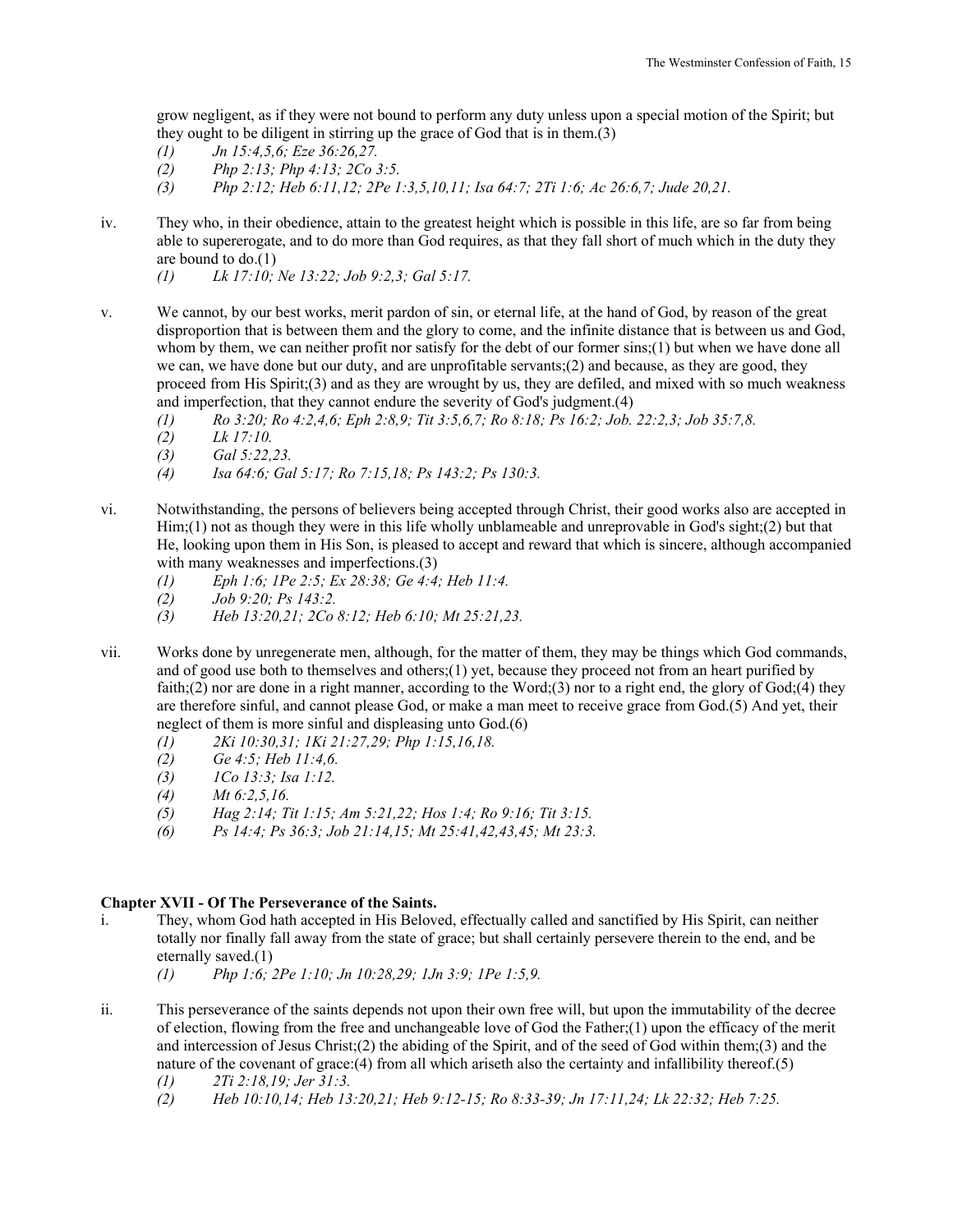- *(3) Jn 14:16,17; 1Jn 2:27; 1Jn 3:9.*
- *(4) Jer 32:40.*
- *(5) Jn 10:28; 2Th 3:3; 1Jn 2:19.*
- iii. Nevertheless, they may, through the temptations of Satan and of the world, the prevalency of corruption remaining in them, and the neglect of the means of their preservation, fall into grievous sins;(1) and, for a time, continue therein:(2) whereby they incur God's displeasure,(3) and grieve His Holy Spirit,(4) come to be deprived of some measure of their graces and comforts;(5) have their hearts hardened,(6) and their consciences wounded;(7) hurt and scandalize others,(8) and bring temporal judgments upon themselves.(9)
	- *(1) Mt 26:70,72,74.*
	- *(2) Ps 51:(title), 14.*
	- *(3) Isa 64:5,7,9; 2Sa 11:27.*
	- *(4) Eph 4:30.*
	- *(5) Ps 51:8,10.12; Rev 2:4; SS 5:2,3,4,6.*
	- *(6) Isa 63:17; Mk 6:52; Mk 16:14.*
	- *(7) Ps 32:3,4; Ps 51:8.*
	- *(8) 2Sa 12:14.*
	- *(9) Ps 89:31,32; 1Co 11:32.*

## **Chapter XVIII - Of the Assurance of Grace and Salvation.**

- i. Although hypocrites and other unregenerate men may vainly deceive themselves with false hopes and carnal presumptions of being in the favour of God, and estate of salvation;(1) which hope of theirs shall perish;(2) yet such as truly believe in the Lord Jesus, and love Him in sincerity, endeavouring to walk in all good conscience before Him, may, in this life, be certainly assured that they are in the state of grace,(3) and may rejoice in the hope of the glory of God; which hope shall never make them ashamed.(4)
	- *(1) Job 8:13,14; Mic 3:11; Dt 29:19; Jn 8:41.*
	- *(2) Mt 7:22,23.*
	- *(3) 1Jn 2:3; 1Jn 3:14,18,19,21,24; 1Jn 5:13.*
	- *(4) Ro 5:2,5.*
- ii. This certainty is not a bare conjectural and probable persuasion, grounded upon a fallible hope;(1) but an infallible assurance of faith, founded upon the divine truth of the promises of salvation,(2) the inward evidence of those graces unto which these promises are made,(3) the testimony of the Spirit of adoption witnessing with our spirits that we are the children of God:(4) which Spirit is the earnest of our inheritance, whereby we are sealed to the day of redemption.(5)
	- *(1) Heb 6:11,19;*
	- *(2) Heb 6:17,18.*
	- *(3) 2Pe 1:4,5,10,11; 1Jn 2:3; 1Jn 3:14; 2Co 1:12.*
	- *(4) Ro 8:15,16.*
	- *(5) Eph 1:13,14; Eph 4:30; 2Co 1:21,22.*
- iii. This infallible assurance doth not so belong to the essence of faith, but that a true believer may wait long, and conflict with many difficulties, before he be partaker of it:(1) yet, being enabled by the Spirit to know the things which are freely given him of God, he may, without extraordinary revelation, in the right use of ordinary means, attain thereunto.(2) And therefore it is the duty of everyone to give all diligence to make his calling and election sure;(3) that thereby his heart may be enlarged in peace and joy in the Holy Ghost, in love and thankfulness to God, and in strength and cheerfulness in the duties of obedience,(4) the proper fruits of this assurance: so far is it from inclining men to looseness.(5)
	- *(1) 1Jn 5:13; Isa 1:10; Mk 9:24; Ps 88; Ps 77:1-12.*
	- *(2) 1Co 2:12; 1Jn 4:13; Heb 7:11,12; Eph 3:17,18,19.*
	- *(3) 2Pe 1:10.*
	- *(4) Ro 5:1,2,5; Ro 14:17; Ro 15:13; Eph 1:3,4; Ps 4:6,7; Ps 119:32.*
	- *(5) 1Jn 2:1,2; Ro 6:1; Tit 2:11,12,14; 2Co 7:1; Ro 8:1,12; 1Jn 3:2,3; Ps 130:4; 1Jn 1:6,7.*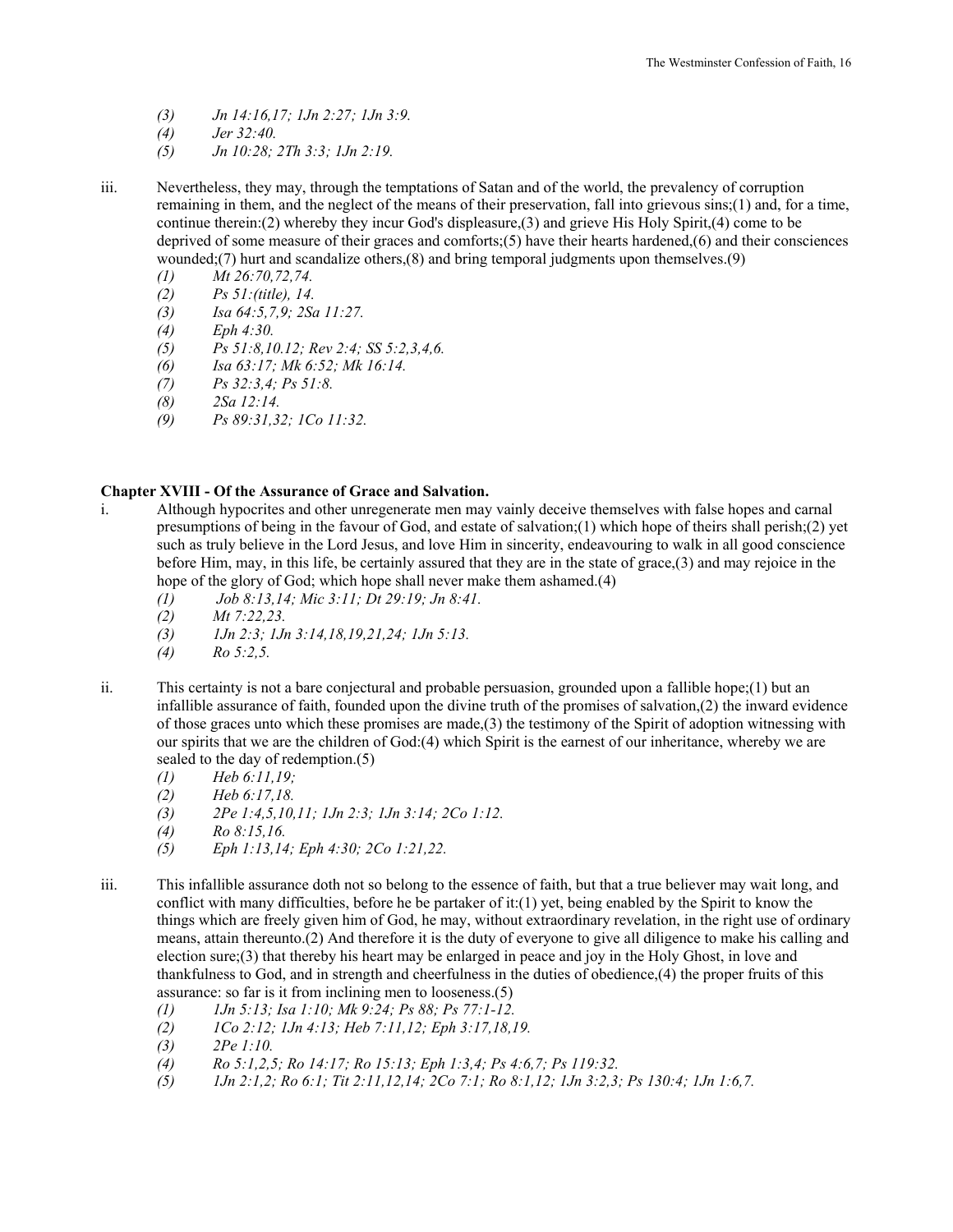- iv. True believers may have the assurance of their salvation divers ways shaken, diminished, and intermitted; as, by negligence in preserving of it; by falling into some special sin, which woundeth the conscience and grieveth the Spirit; by some sudden or vehement temptation; by God's withdrawing the light of His countenance, and suffering even such as fear Him to walk in darkness, and to have no light:(1) yet are they never utterly destitute of that seed of God, and life of faith, that love of Christ and the brethren, that sincerity of heart and conscience of duty, out of which, by the operation of the Spirit, this assurance may, in due time, be revived;(2) and by the which, in the mean time, they are supported from utter despair.(3)
	- *(1) SS 5:2,3,6; Ps 51:8,12,14; Eph 4:30,31; Ps 77:1-10; Mt 26:69-72; Ps 31:22; Ps 88; Isa 1:10.*
	- *(2) 1Jn 3:9; Lk 22:32; Job 13:15; Ps 73:15; Ps 51:8,12; Isa 1:10.*
	- *(3) Mic 7:7,8,9; Jer 32:40; Isa 54:7-10; Ps 22:1; Ps 88.*

## **Chapter XIX - Of the Law of God.**

- i. God gave to Adam a law, as a covenant of works, by which He bound him and all his posterity to personal, entire, exact, and perpetual obedience; promised life upon the fulfilling, and threatened death upon the breach of it; and endued him with power and ability to keep it.(1)  *(1) Ge 1:26,27; Ge 2:17; Ro 2:14,15; Ro 10:5,12,19; Gal 3:10,12; Ecc 7:29; Job 28:28.*
- ii. This law, after his fall, continued to be a perfect rule of righteousness; and, as such, was delivered by God upon Mount Sinai, in ten commandments, and written in two tables;(1) the first four commandments containing our duty towards God; and the other six, our duty to man.(2)
	- *(1) Jas 1:25; Jas 2:8,10,11,12; Ro 13:8,9; Dt 5:32; Dt 10:4; Ex 24:1.*
	- *(2) Mt 22:37-40.*
- iii. Besides this law, commonly called moral, God was pleased to give to the people of Israel, as a church under age, ceremonial laws, containing several typical ordinances; partly of worship, prefiguring Christ, His graces, actions, sufferings, and benefits;(1) and partly of divers instructions of moral duties.(2) All which ceremonial laws are now abrogated under the new testament.(3)
	- *(1) Heb 9; Heb 10:1; Gal 4:1,2,3; Col 2:17.*
	- *(2) 1Co 5:7; 2Co 6:17; Jude 23.*
	- *(3) Col 2:14,16,17; Da 9:27; Eph 2:15,16.*
- iv. To them also, as a body politic, He gave sundry judicial laws, which expired together with the state of that people, not obliging any other now, further than the general equity thereof may require.(1)  *(1) Ex 21; Ex 22:1-29; Ge 49:10; 1Pe 2:13,14; Mt 5:17,38,39; 1Co 9:8-10.*
- v. The moral law doth for ever bind all, as well justified persons as others, to the obedience thereof;(1) and that, not only in regard of the matter contained in it, but also in respect of the authority of God, the Creator, who gave it.(2) Neither doth Christ, in the Gospel, any way dissolve, but much strengthen this obligation.(3)
	- *(1) Ro 13:8,9; Eph 6:2; 1Jn 2:3,4,7,8.*
	- *(2) Jas 2:10,11.*
	- *(3) Mt 5:17,18,19; Jas 2:8; Ro 3:31.*
- vi. Although true believers be not under the law as a covenant of works, to be thereby justified or condemned;(1) yet is it of great use to them, as well as to others; in that, as a rule of life, informing them of the will of God and their duty, it directs and binds them to walk accordingly;(2) discovering also the sinful pollutions of their nature, hearts, and lives;(3) so as, examining themselves thereby, they may come to further conviction of, humiliation for, and hatred against  $sin(4)$  together with a clearer sight of the need they have of Christ, and the perfection of His obedience.(5) It is likewise of use to regenerate, to restrain their corruptions, in that it forbids sin;(6) and the threatenings of it serve to show what even their sins deserve, and what afflictions in this life they may expect for them, although freed from the curse thereof threatened in the law.(7) The promises of it, in like manner, show them God's approbation of obedience, and what blessings they may expect upon the performance thereof,(8) although not as due to them by the law as a covenant of works:(9) so as a man's doing good, and refraining from evil because the law encourageth to the one, and deterreth from the other, is no evidence of his being under the law, and not under grace.(10)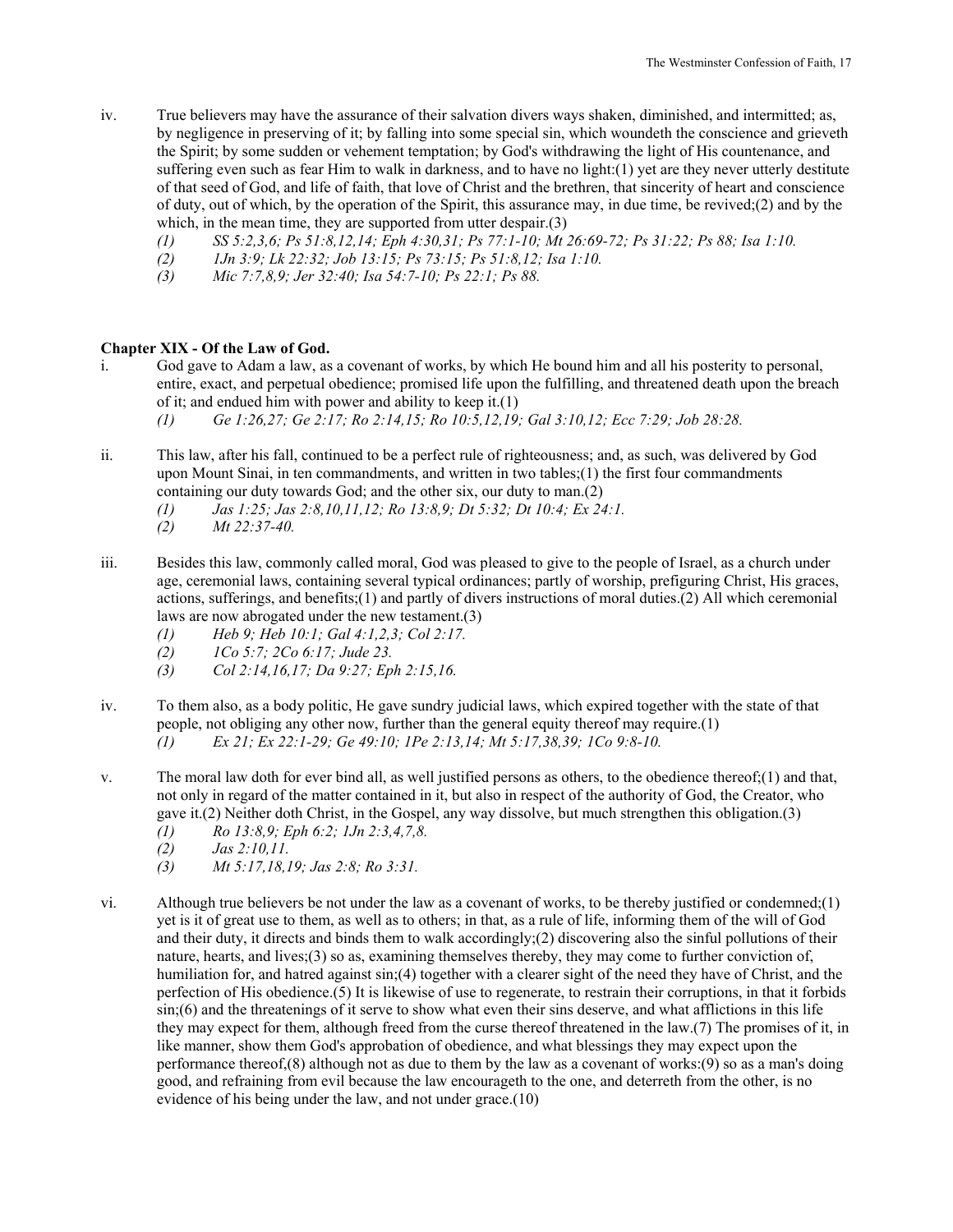- *(1) Ro 6:14; Gal 2:16; Gal 3:13; Gal 4:4,5; Ac 13:39; Ro 8:1.*
- *(2) Ro 7:12,22,25; Ps 119:4,5,6; 1Co 7:19; Gal 5:14,16,18-23.*
- *(3) Ro 7:7; Ro 3:20.*
- *(4) Jas 1:23,24,25; Ro 7:9,14,24.*
- *(5) Gal 3:24; Ro 7:24,25; Ro 8:3,4.*
- *(6) Jas 2:11; Ps 119:101,104,128.*
- *(7) Ezr 9:13,14; Ps 89:30-34.*
- *(8) Lev 26:1-14; 2Co 6:16; Eph 6:2,3; Ps 37:11; Mt 5:5; Ps 19:11.*
- *(9) Gal 2:16; Lk 17:10.*
- *(10) Ro 6:12,14; 1Pe 3:8-12; Ps 34:12-16; Heb 12:28,29.*
- vii. Neither are the formentioned uses of the law contrary to the grace of the Gospel, but do sweetly comply with it;(1) the Spirit of Christ subduing and enabling the will of man to do that freely and cheerfully, which the will of God revealed in the law requireth to be done.(2)
	- *(1) Gal 3:21.*
	- *(2) Eze 36:27; Heb 8:10; Jer 31:33.*

# **Chapter XX - Of Christian Liberty, and Liberty of Conscience.**

- i. The liberty which Christ hath purchased for believers under the Gospel, consists in their freedom from the guilt of sin, the condemning wrath of God, the curse of the moral law;(1) and, in their being delivered from this present evil world, bondage to Satan and dominion of sin;(2) from the evil of afflictions, the sting of death, the victory of the grave, and everlasting damnation;(3) as also, in their free access to God,(4) and their yielding obedience unto Him, not out of slavish fear, but a child-like love and willing mind.(5) All which were common also to believers under the law;(6) but, under the new testament, the liberty of Christians is further enlarged in their freedom from the yoke of the ceremonial law, to which the Jewish Church was subjected,(7) and in greater boldness of access to the throne of grace,(8) and in fuller communications of the free Spirit of God, than believers under the law did ordinarily partake of.(9)
	- *(1) Tit 2:14; 1Th 1:10; Gal 3:13.*
	- *(2) Gal 1:4; Col 1:13; Ac 26:18; Ro 6:14.*
	- *(3) Ro 8:28; Ps 119:71; 1Co 15:54-57; Ro 8:1.*
	- *(4) Ro 5:1,2.*
	- *(5) Ro 8:14,15; 1Jn 6:18.*
	- *(6) Gal 3:9,14.*
	- *(7) Gal 4:1,2,3,6,7; Gal 5:1; Ac 15:10,11.*
	- *(8) Heb 4:14,16; Heb 10:19-22.*
	- *(9) Jn 7:38,39; 2Co 3:13,17,18.*
- ii. God alone is Lord of the conscience,(1) and hath left it free from the doctrines and commandments of men, which are, in anything, contrary to His Word, or beside it, in matters of faith or worship.(2) So that to believe such doctrines, or to obey such commands out of conscience, is to betray true liberty of conscience:(3) and the requiring of an implicit faith, and an absolute and blind obedience, is to destroy liberty of conscience, and reason also.(4)
	- *(1) Jas 4:12; Ro 14:4.*
	- *(2) Ac 4:19; Ac 5:29; 1Co 7:23; Mt 23:8,9,10; 2Co 1:24; Mt 15:9.*
	- *(3) Col 2:20,22,23; Gal 1:10; Gal 2:4,5; Gal 5:1.*
	- *(4) Ro 10:17; Ro 14:23; Isa 8:20; Ac 17:11; Jn 4:22; Hos 5:11; Rev 13:12,16,17; Jer 8:9.*
- iii. They who, upon pretence of Christian liberty, do practice any sin, or cherish any lust, do thereby destroy the end of Christian liberty; which is, that, being delivered out of the hands of our enemies, we might serve the Lord without fear, in holiness and righteousness before Him, all the days of our life.(1)  *(1) Gal 5:13; 1Pe 2:16; 2Pe 2:19; Jn 8:34; Lk 1:74,75.*
- iv. And because the powers which God hath ordained, and the liberty which Christ hath purchased, are not intended by God to destroy, but mutually to uphold and preserve one another; they who, upon pretence of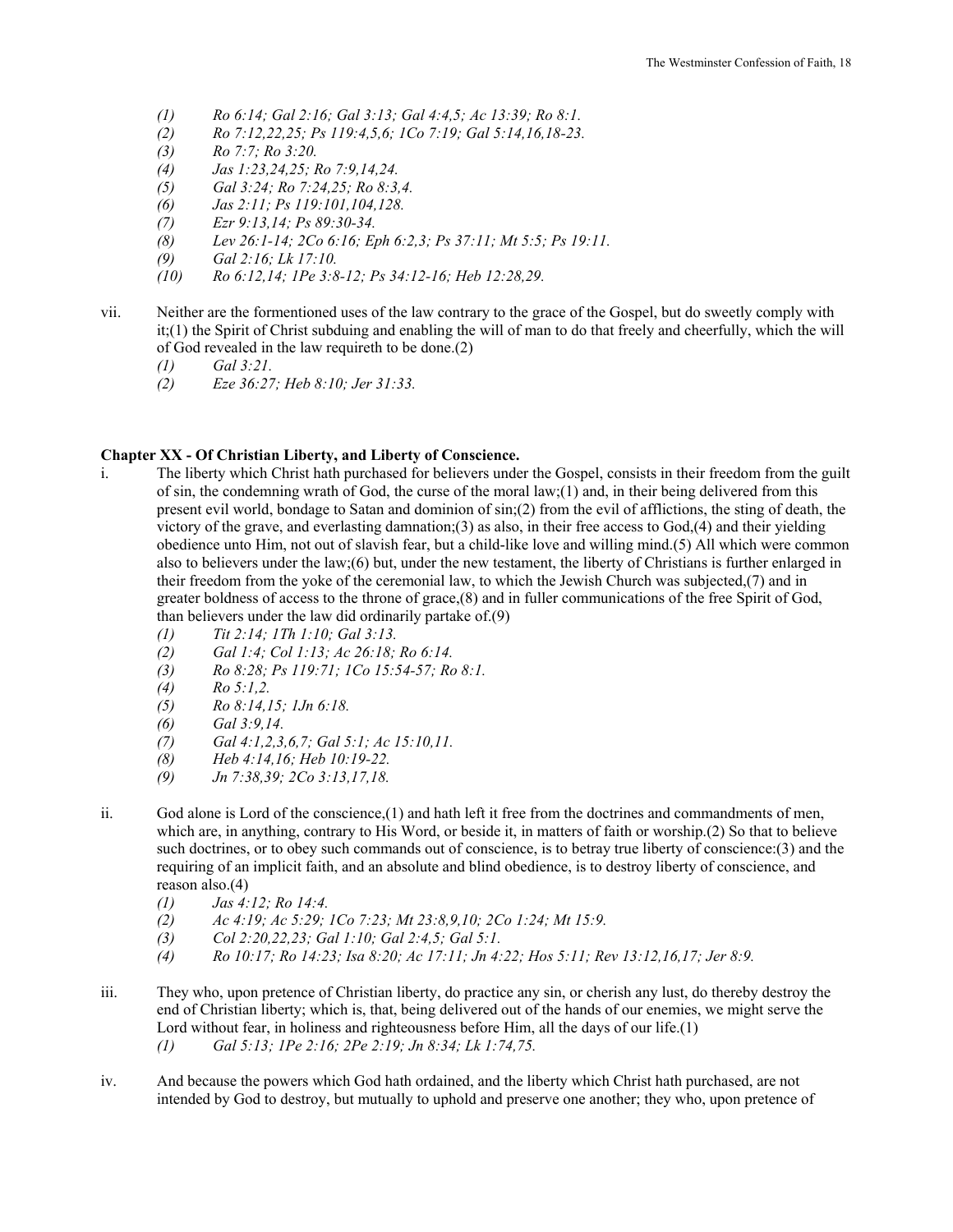Christian liberty, shall oppose any lawful power, or the lawful exercise of it, whether it be civil or ecclesiastical, resist the ordinance of God.(1) And, for their publishing of such opinions, or maintaining of such practices, as are contrary to the light of nature, or to the known principles of Christianity (whether concerning faith, worship, or conversation), or to the power of godliness; or, such erroneous opinions or practices, as either in their own nature, or in the manner of publishing or maintaining them, are destructive to the external peace and order which Christ hath established in the Church, they may lawfully be called to account,(2) and proceeded against, by the censures of the Church.(3)

- *(1) Mt 12:25; 1Pe 2:13,14,16; Ro 13:1-8; Heb 13:17.*
- *(2) Ro 1:32; 1Co 5:1,5,11,13; 2 Jn 10,11; 2Th 3:14; 1Ti 6:3,4,5; Tit 1:10,11,13; Tit 3:10; Mt 18:15,16,17; 1Ti 1:19,20; Rev 2:2,14,15,20; Rev 3:9.*
- *(3) Dt 13:6-12; Ro 13:3,4; 2 Jn 10,11; Ezr 7:23,25-28; Rev 17:12,16,17; Ne 13:15,17,21,22,25,30; 2Ki 23:5,6,9,20,21; 2Ch 15:12,13,16; Da 3:29; 1Ti 2:2; Isa 49:23; Zec 13:2,3.*

## **Chapter XXI - Of Religious Worship and the Sabbath-day.**

- i. The light of nature showeth that there is a God, who hath lordship and sovereignty over all; is good, and doth good unto all; and is therefore to be feared, loved, praised, called upon, trusted in, and served, with all the heart, and with all the soul, and with all the might.(1) But the acceptable way of worshipping the true God is instituted by Himself, and so limited by His own revealed will, that He may not be worshipped according to the imaginations and devices of men, or the suggestions of Satan, under any visible representation, or any other way not prescribed in the Holy Scripture.(2)
	- *(1) Ro 1:20; Ac 17:24; Ps 119:68; Jer 10:7; Ps 31:23; Ps 18:3; Ro 10:12; Ps 62:8; Josh. 24:14; Mk 12:33.*
	- *(2) Dt 12:32; Mt 15:9,10; Dt 15:1-20; Ex 20:4,5,6; Col 2:23.*
- ii. Religious worship is to be given to God, the Father, Son, and Holy Ghost; and to Him alone:(1) not to angels, saints, or any other creature:(2) and, since the fall, not without a mediator; nor in the mediation of any other but of Christ alone.(3)
	- *(1) Mt 4:10; Jn 5:23; 2Co 13:14.*
	- *(2) Col 2:18; Rev 19:10; Ro 1:25.*
	- *(3) Jn 14:6; 1Ti 2:5; Eph 2:18; Col 3:17.*
- iii. Prayer, with thanksgiving, being one special part of religious worship,  $(1)$  is by God required of all men;  $(2)$ and, that it may be accepted, it is to be made in the name of the Son,(3) by the help of His Spirit,(4) according to His will,(5) with understanding, reverence, humility, fervency, faith, love, and perseverance;(6) and, if vocal, in a known tongue.(7)
	- *(1) Php 4:6.*
	- *(2) Ps 65:2.*
	- *(3) Jn 14:13,14; 1Pe 2:5.*
	- *(4) Ro 8:26.*
	- *(5) 1Jn 5:14.*
	- *(6) Ps 47:7; Ecc 5:1,2; Heb 12:28; Ge 18:27; Jas 5:16; Jas 1:6,7; Mk 11:24; Mt 6:12,14,15; Col 4:2; Eph 6:18.*
	- *(7) 1Co 14:14.*
- iv. Prayer is to be made for things lawful,(1) and for all sorts of men living, or that shall live hereafter;(2) but not for the dead, $(3)$  not for those of whom it may be known that they have sinned the sin unto death. $(4)$ 
	- *(1) 1Jn 5:14.*
	- *(2) 1Ti 2:1,2; Jn 17:20; 2Sa 7:29; Ruth 4:12.*
	- *(3) 2Sa 12:21,22,23; Lk 16:25,26; Rev 14:13. (4)1Jn 5:16.*
- v. The reading of Scriptures with godly fear;(1) the sound preaching,(2) and conscionable hearing of the Word, in obedience unto God, with understanding, faith, and reverence;(3) singing of Psalms with grace in the heart;(4) as also, the due administration and worthy receiving of the sacraments instituted by Christ; are all parts of the ordinary religious worship of God:(5) besides religious oaths,(6) vows,(7) solemn fastings,(8) and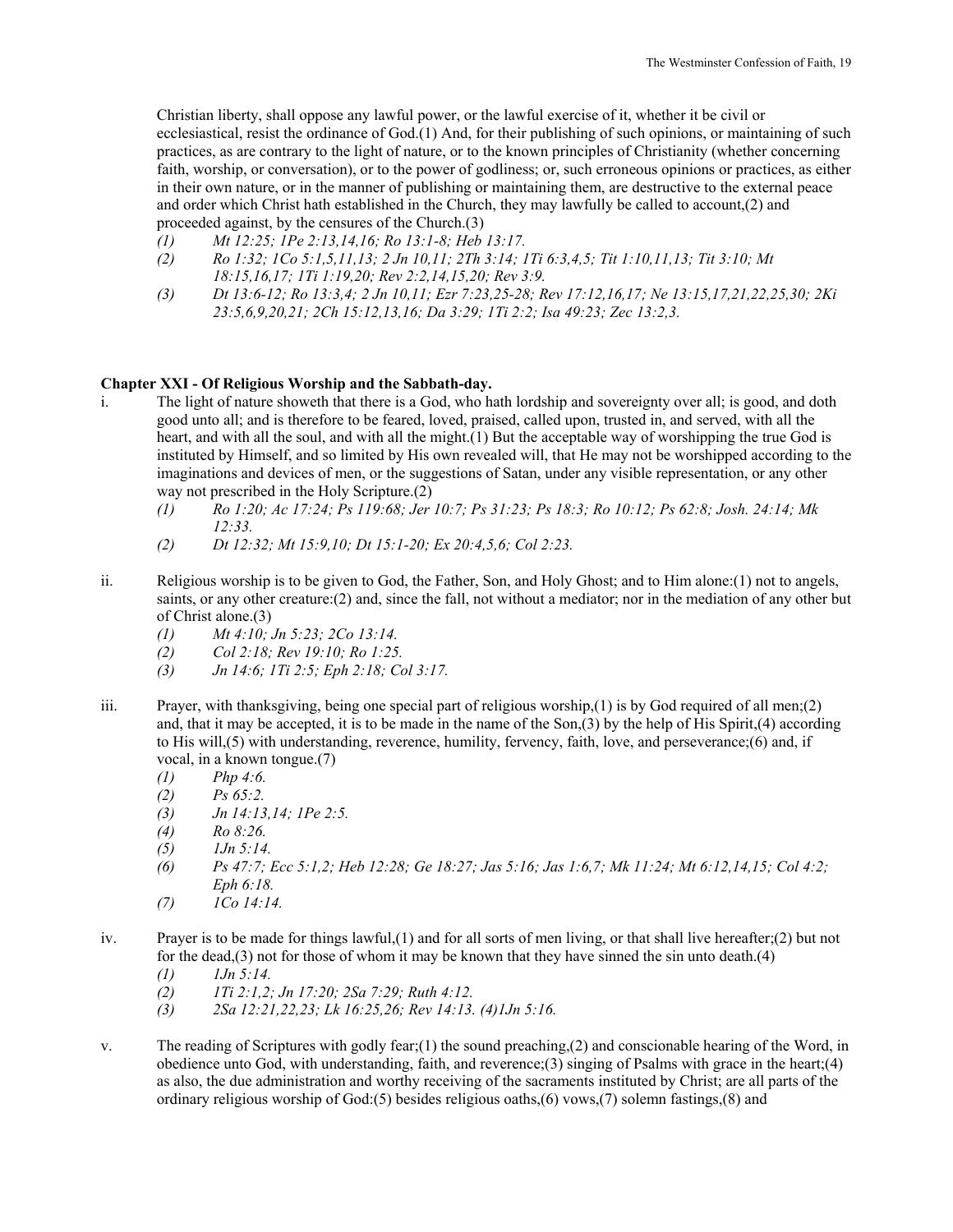thanksgivings upon special occasions,(9) which are, in their several times and seasons, to be used in an holy and religious manner.(10)

- *(1) Ac 15:21; Rev 1:3.*
- *(2) 2Ti 4:2.*
- *(3) Jas 1:22; Ac 10:33; Mt 13:19; Heb 4:2; Isa 66:2.*
- *(4) Col 3:16; Eph 5:19; Jas 5:13.*
- *(5) Mt 28:19; 1Co 11:23-29; Ac 2:42.*
- *(6) Dt 6:13; Ne 10:29.*
- *(7) Isa 19:21; Ecc 5:4,5.*
- *(8) Joel 2:12; Esther 4:16; Mt 9:15; 1Co 7:5.*
- *(9) Ps 107; Esther 9:22.*
- *(10) Heb 12:28.*
- vi. Neither prayer, nor any other part of religious worship, is now, under the Gospel, either tied unto, or made more acceptable by, any place in which it is performed, or towards which it is directed;(1) but God is to be worshipped everywhere(2) in spirit and truth;(3) as, in private families(4) daily,(5) and in secret, each one by himself;(6) so more solemnly in the public assemblies, which are not carelessly or wilfully to be neglected or forsaken, when God, by His Word or providence, calleth thereunto.(7)
	- *(1) Jn 4:21.*
	- *(2) Mal 1:11; Tim. 2:8.*
	- *(3) Jn 4:23,24.*
	- *(4) Jer 10:25; Dt 6:6,7; Job 1:5; 2Sa 6:18,20; 1Pe 3:7; Ac 10:2.*
	- *(5) Mt 6:11.*
	- *(6) Mt 6:6; Eph 6:18.*
	- *(7) Isa 56:6,7; Heb 10:25; Pr 1:20,21,24; Pr 8:34; Ac 13:42; Lk 4:16; Ac 2:42.*
- vii. As it is the law of nature, that, in general, a due proportion of time be set apart for the worship of God; so, in His Word, by a positive, moral, and perpetual commandment binding all men in all ages, He hath particularly appointed one day in seven, for a Sabbath, to be kept holy unto Him:(1) which, from the beginning of the world to the resurrection of Christ, was the last day of the week; and, from the resurrection of Christ, was changed into the first day of the week,(2) which, in Scripture, is called the Lord's Day,(3) and is to be continued to the end of the world, as the Christian Sabbath.(4)
	- *(1) Ex 20:8,10,11; Isa 56:2,4,6,7.*
	- *(2) Ge 2:2,3; 1Co 16:1,2; Ac 20:7.*
	- *(3) Rev 1:10.*
	- *(4) Ex 20:8,10; Mt 5:17,18.*
- viii. This Sabbath is then kept holy unto the Lord, when men, after a due preparing of their hearts, and ordering of their common affairs beforehand, do not only observe an holy rest, all the day, from their own works, words, and thoughts about their worldly employments and recreations;(1) but also are taken up, the whole time, in the public and private exercises of His worship, and in the duties of necessity and mercy.(2)
	- *(1) Ex 20:8; Ex 16:23,25,26,29,30; Ex 31:15; Ne 13:15-19,21,22.*
	- *(2) Isa 58:13; Mt 12:1-13.*

## **Chapter XXII - Of Lawful Oaths and Vows.**

- i. A lawful oath is a part of religious worship,(1) wherein, upon just occasion, the person swearing solemnly calleth God to witness what he asserteth or promiseth; and to judge him according to the truth or falsehood of what he sweareth.(2)
	- *(1) Dt 10:20.*
	- *(2) Ex 20:7; Lev 19:12; 2Co 1:23; 2Ch 6:22,23.*
- ii. The name of God only is that by which men ought to swear and therein it is to be used with all holy fear and reverence; $(1)$  therefore, to swear vainly or rashly by that glorious and dreadful name, or to swear at all by any other thing, is sinful, and to be abhorred.(2) Yet, as in matters of weight and moment, an oath is warranted by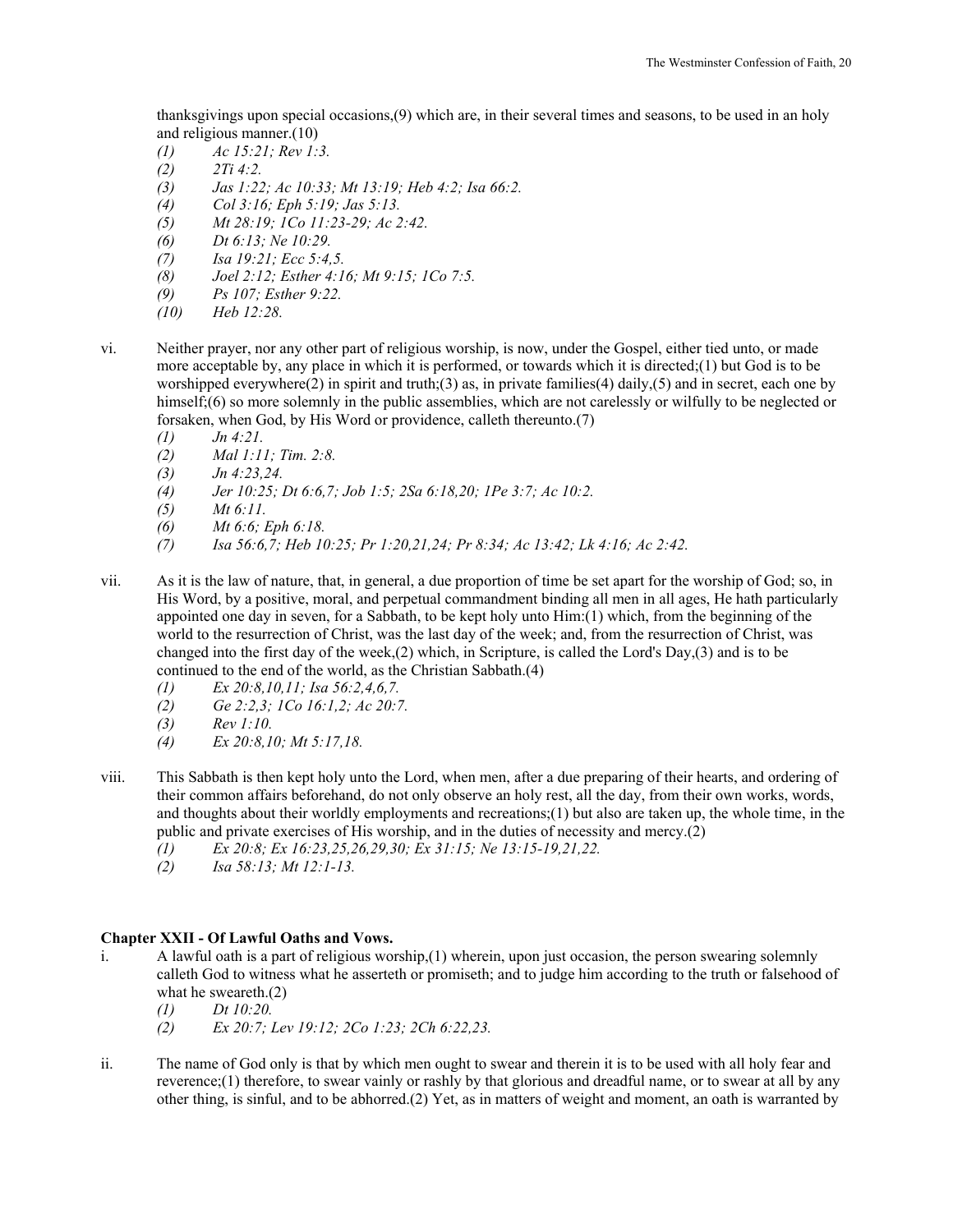the Word of God, under the New Testament as well as under the Old;(3) so a lawful oath, being imposed by lawful authority, in such matters, ought to be taken.(4)

- *(1) Dt 6:13.*
- *(2) Ex 20:7; Jer 5:7; Mt 5:34,37; Jas 5:12.*
- *(3) Heb 6:16; 2Co 1:23; Isa 65:16.*
- *(4) 1Ki 8:31; Ne 13:25; Ezr 10:5.*
- iii. Whosoever taketh an oath, ought duly to consider the weightiness of so solemn an act, and therein to avouch nothing but what he fully persuaded is the truth.(1) Neither may any man bind himself by oath to anything but what is good and just, and what he believeth so to be, and what he is able and resolved to perform.(2) Yet it is a sin to refuse an oath touching anything that is good and just, being imposed by lawful authority.(3)
	- *(1) Ex 20:7; Jer 4:2.*
	- *(2) Ge 24:2,3,5,6,8,9.*
	- *(3) Nu 5:19,21; Ne 5:12; Ex 22:7,8,9,10,11.*
- iv. An oath is to be taken in the plain and common sense of the words, without equivocation, or mental reservation.(1) It cannot oblige to sin; but in anything not sinful being taken, it binds to performance, although to a man's own hurt; $(2)$  nor is it to be violated, although made to heretics or infidels. $(3)$ 
	- *(1) Jer 4:2; Ps 24:4.*
	- *(2) 1Sa 25:22,32,33,34;Ps 15:4.*
	- *(3) Eze 17:16,18,19; Josh. 9:18,19; 2Sa 21:1.*
- v. A vow is of the like nature with a promissory oath, and ought to be made with the like religious care, and to be performed with the like faithfulness.(1)
	- *(1) Isa 19:21; Ecc 5:4,5,6; Ps 61:8; Ps 66:13,14.*
- vi. It is not to be made to any creature, but to God alone:(1) and, that it may be accepted, it is to be made voluntarily, out of faith, and conscience of duty, in way of thankfulness for mercy received, or for the obtaining of what we want; whereby we more strictly bind ourselves to necessary duties, or to other things, so far and so long as they may fitly conduce thereunto.(2)
	- *(1) Ps 76:11; Jer 44:25,26.*
	- *(2) Dt 23:21,22,23; Ps 50:14; Ge 28:20,21,22; 1Sa 1:11; Ps 66:13,14; Ps 132:2-5.*
- vii. No man may vow to do anything forbidden in the Word of God, or what would hinder any duty therein commanded, or which is not in his own power, and for the performance whereof he hath no promise of ability from God.(1) In which respects Popish monastical vows of perpetual single life, professed poverty, and regular obedience, are so far from being degrees of higher perfection, that they are superstitious and sinful snares, in which no Christian may entangle himself.(2)
	- *(1) Ac 23:12,14; Mk 6:26; Nu 30:5,8,12,13.*
	- *(2) Mt 19:11,12; 1Co 7:2,9; Eph 4:28; 1Pe 4:2; 1Co 7:23.*

## **Chapter XXIII - Of the Civil Magistrate.**

- i. God the supreme Lord and King of all the world, hath ordained civil magistrates to be under Him, over the people, for His own glory, and the public good; and, to this end, hath armed them with the power of the sword, for the defence and encouragement of them that are good, and for the punishment of evil doers.(1) *(1) Ro 13:1-4; 1Pe 2:13,14.*
- ii. It is lawful for Christians to accept and execute the office of a magistrate, when called thereunto: $(1)$  in the managing whereof, as they ought especially to maintain piety, justice, and peace, according to the wholesome laws of each commonwealth;(2) so, for that end, they may lawfully, now under the New Testament, wage war upon just and necessary occasions.(3)
	- *(1) Pr 8:15,16; Ro 13:1,2,4.*
	- *(2) Ps 2:10,11,12; 1Ti 2:2; Ps 82:3,4; 2Sa 23:3; 1Pe 2:13.*
	- *(3) Lk 3:14; Ro 13:4; Mt 8:9,10; Ac 10:1,2; Rev 17:14,16.*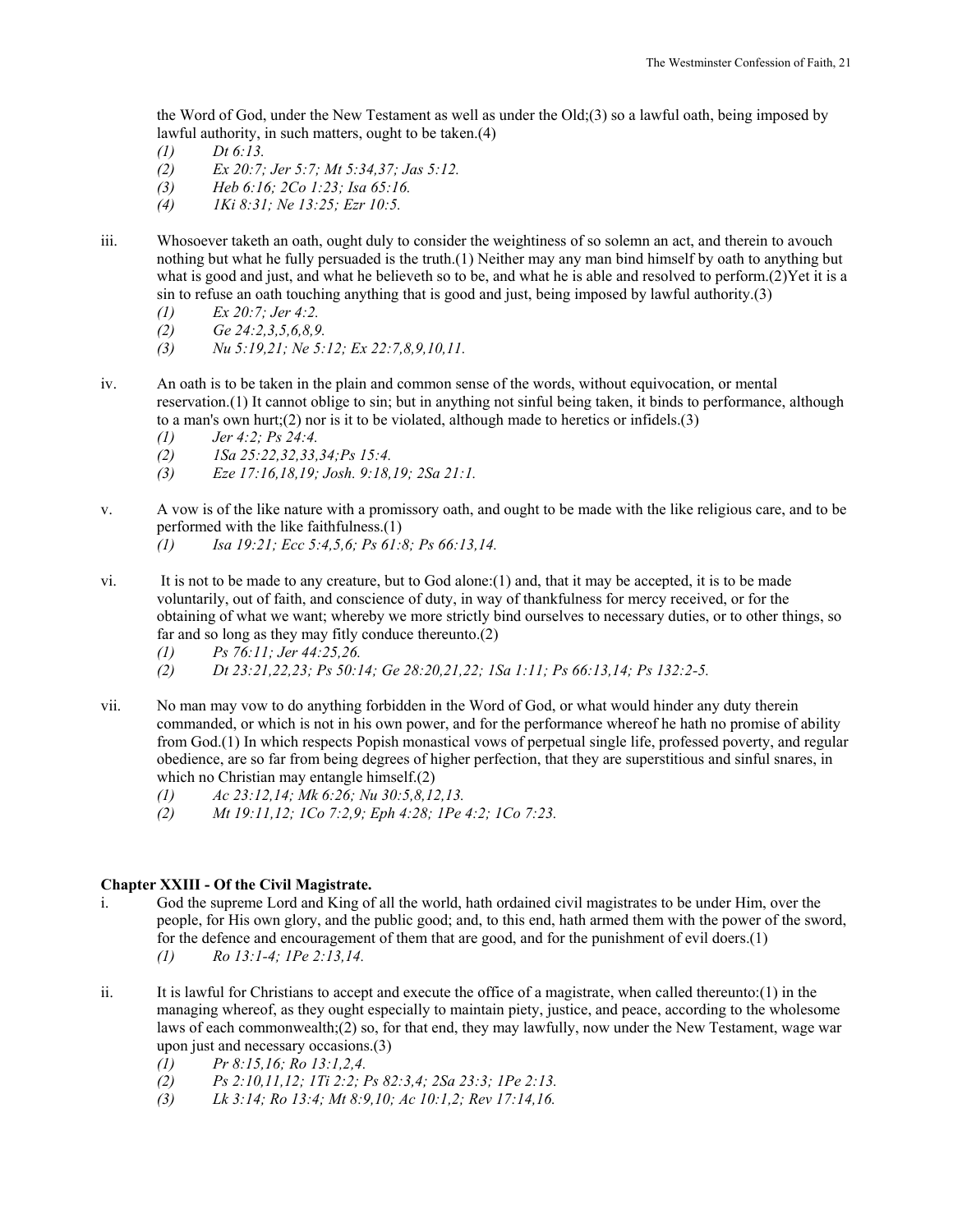- iii. Civil magistrates may not assume to themselves the administration of the Word and Sacraments;(1) or the power of the keys of the kingdom of heaven;(2) or, in the least, interfere in matters of faith.(3) Yet as nursing fathers, it is the duty of civil magistrates to protect the Church of our common Lord, without giving the preference to any denomination of Christians above the rest, in such a manner that all ecclesiastical persons whatever shall enjoy the full, free, and unquestioned liberty of discharging every part of their sacred functions, without violence or danger.(4) And, as Jesus Christ hath appointed a regular government and discipline in his Church, no law of any commonwealth should interfere with, let, or hinder, the due exercise thereof, among the voluntary members of any denomination of Christians, according to their own profession and belief.(5) It is the duty of civil magistrates to protect the person and good name of all their people, in such an effectual manner as that no person be suffered, either upon pretense of religion or infidelity, to offer any indignity, violence, abuse, or injury to any other person whatsoever; and to take order, that all religious and ecclesiastical assemblies be held without molestation or disturbance.(6)
	- *(1) 2Ch 26:18*
	- *(2) Mt 16:19; 1Co 4:1,2*
	- *(3) Jn 18:36; Mal 2:7; Ac 5:29*
	- *(4) Isa 49:23*
	- *(5) Ps 105:15; Ac 18:14-16*
	- *(6) 2Sa 23:3; 1Ti 2:1; Ro 13:4*
- iv. It is the duty of people to pray for magistrates,(1) to honour their persons,(2) to pay them tribute or other dues,(3) to obey their lawful commands, and to be subject to their authority, for conscience sake.(4) Infidelity, or difference in religion, doth not make void the magistrates' just and legal authority, nor free the people from their due obedience to them:(5) from which ecclesiastical persons are not exempted,(6) much less hath the Pope any power and jurisdiction over them in their dominions, or over any of their people and, least of all, to deprive them of their dominions, or lives, if he shall judge them to be heretics, or upon any other pretence whatsoever.(7)
	- *(1) 1Ti 2:1,2*
	- *(2) 1Pe 2:17*
	- *(3) Ro 13:6,7*
	- *(4) Ro 13:5; Tit 3:1*
	- *(5) 1Pe 2:13,14,16*
	- *(6) Ro 13:1; 1Ki 2:35; Ac 25:9,10,11; 2Pe 2:1,10,11; Jude 8-11*
	- *(7) 2Th 2:4; Rev 13:15-17*

## **Chapter XXIV - Of Marriage and Divorce.**

- i. Marriage is to be between one man and one woman: neither is it lawful for any man to have more than one wife, nor for any woman to have more than one husband at the same time.(1)
	- *(1) Ge 2:24; Mt 19:5,6; Pr 2:17*
- ii. Marriage was ordained for the mutual help of husband and wife,(1) for the increase of mankind with legitimate issue, and of the Church with an holy seed;(2) and for preventing of uncleanness.(3)
	- *(1) Ge 2:18*
	- *(2) Mal 2:15*
	- *(3) 1Co 7:2,9*
- iii. It is lawful for all sorts of people to marry, who are able with judgment to give their consent.(1) Yet it is the duty of Christians to marry only in the Lord.(2) And therefore such as profess the true reformed religion should not marry with infidels, papists, or other idolaters: neither should such as are godly be unequally yoked, by marrying with such as are notoriously wicked in their life, or maintain damnable heresies.(3)
	- *(1) Heb 13:4; 1Ti 4:3; 1Co 7:36,37,38; Ge 24:57,58*
	- *(2) 1Co 7:39*
	- *(3) Ge 34:14; Ex 34:16; Dt 7:3,4; 1Ki 11:4; Ne 13:25,26,27; Mal 2:11,12; 2Co 6:14*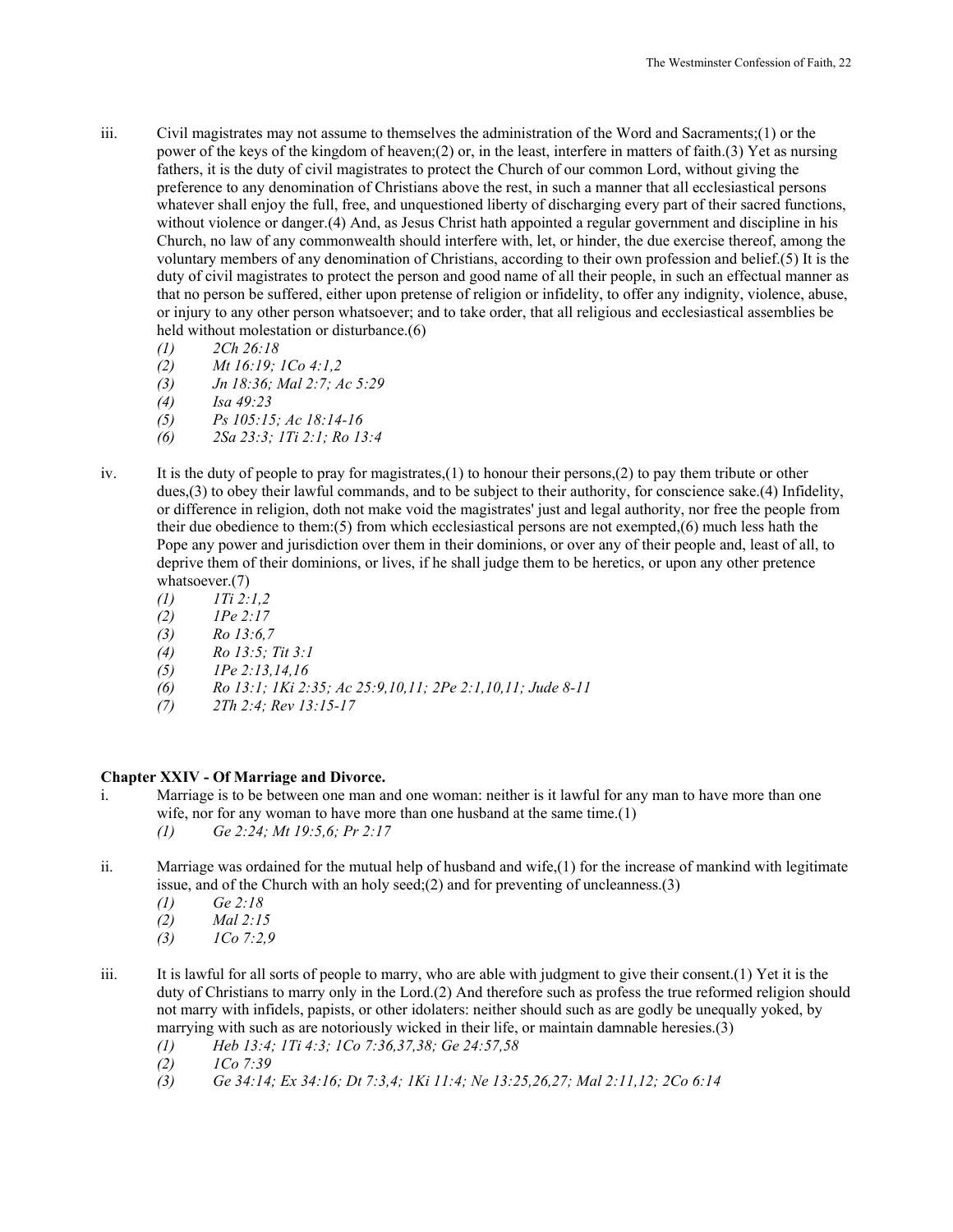- iv. Marriage ought not to be within the degrees of consanguinity or affinity forbidden by the Word.(1) Nor can such incestuous marriages ever be made lawful by any law of man or consent of parties, so as those persons may live together as man and wife.(2)
	- *(1) Lev Chapter 18; 1Co 5:1;Am 2:7*
	- *(2) Mk 6:18; Lev 18:24-28.*
- v. Adultery or fornication committed after a contract, being detected before marriage, giveth just occasion to the innocent party to dissolve that contract.(1) In the case of adultery after marriage, it is lawful for the innocent party to sue out a divorce: $(2)$  and after the divorce, to marry another, as if the offending party were dead. $(3)$ 
	- *(1) Mt 1:18-20*
	- *(2) Mt 5:31-32*
	- *(3) Mt 19:9; Ro 7:2-3*
- vi. Although the corruption of man be such as is apt to study arguments unduly to put asunder those whom God hath joined together in marriage: yet, nothing but adultery, or such wilful desertion as can no way be remedied by the Church, or civil magistrate, is cause sufficient of dissolving the bond of marriage:(1) wherein, a public and orderly course of proceeding is to be observed; and the persons concerned in it not left to their own wills, and discretion, in their own case.(2)
	- *(1) Mt 19:8,9; 1Co 7:15; Mt 19:6*
	- *(2) Dt 24:1-4*

# **Chapter XXV - Of the Church.**

- *i.* The catholic or universal Church, which is invisible, consists of the whole number of the elect, that have been, are, or shall be gathered into one, under Christ the Head thereof; and is the spouse, the body, the fulness of Him that filth all in all. $(1)$ 
	- *(1) Eph 1:10,22,23; Eph 5:23,27,32; Col 1:18*
- ii. The visible Church, which is also catholic or universal under the Gospel (not confined to one nation, as before under the law), consists of all those throughout the world that profess the true religion;(1) and of their children:(2) and is the kingdom of the Lord Jesus Christ,(3) the house and family of God,(4) out of which there is no ordinary possibility of salvation.(5)
	- *(1) 1Co 1:2; 1Co 12:12,13; Ps 2:8; Rev 7:9; Ro 15:9-12*
	- *(2) 1Co 7:14; Ac 2:39; Eze 16:20,21; Ro 11:16; Ge 3:15; Ge 17:7*
	- *(3) Mt 13:47; Isa 9:7*
	- *(4) Eph 2:19; Eph 3:15*
	- *(5) Ac 2:47*
- iii. Unto this catholic visible Church Christ hath given the ministry, oracles, and ordinances of God, for the gathering and perfecting of the saints, in this life to the end of the world: and doth, by His own presence and Spirit, according to His promise, make them effectual thereunto.(1)  *(1) 1Co 12:28; Eph 4:11,12,13; Mt 28:19,20; Isa 59:21*
- iv. This catholic Church hath been sometimes more, sometimes less visible.(1) And particular Churches, which are members thereof, are more or less pure, according as the doctrine of the Gospel is taught and embraced, ordinances administered, and public worship performed more or less purely in them.(2)
	- *(1) Ro 11:3,4; Rev 12:6,14*
	- *(2) Rev 2 and 3 throughout; 1Co 5:6,7*
- v. The purest Churches under heaven are subject both to mixture and error;(1) and some have so degenerated, as to become no Churches of Christ, but synagogues of Satan.(2) Nevertheless, there shall be always a Church on earth, to worship God according to His will.(3)
	- *(1) 1Co 13:12; Rev 2 and 3; Mt 13:24-30,47*
	- *(2) Rev 18:2; Ro 11:18-22*
	- *(3) Mt 16:18; Ps 72:17; Ps 102:28; Mt 28:19,20*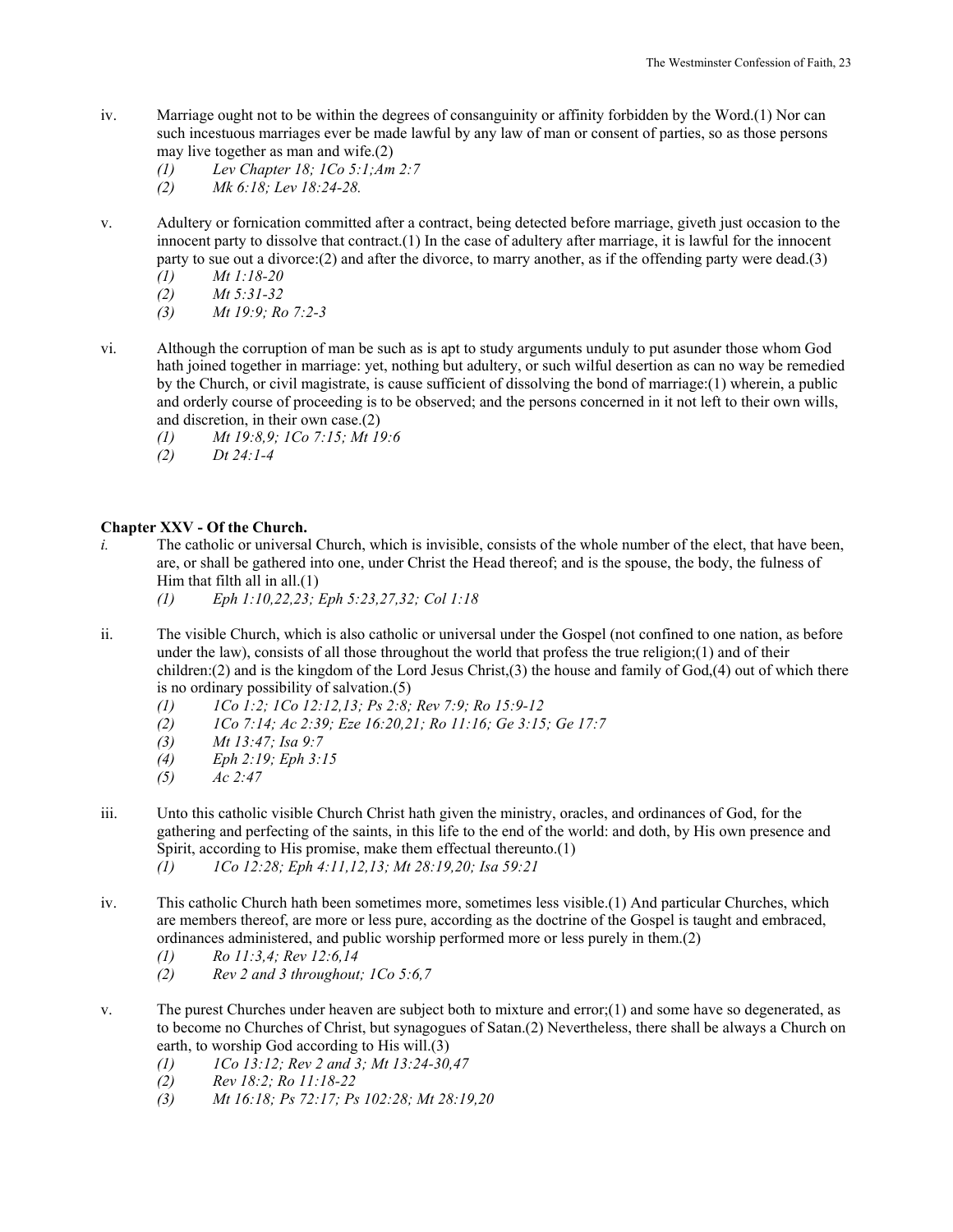- vi. There is no other head of the Church but the Lord Jesus Christ.(1) Nor can the Pope of Roe, in any sense, be head thereof; [but is that Antichrist, that man of sin, and son of perdition, that exalteth himself in the church against Christ, and all that is called God.(2)]
	- *(1) Col 1:18; Eph 1:22*
	- *(2) Mt 23:8-10; 2Th 2:3,4,8,9; Rev 13:6*

## **Chapter XXVI - Of the Communion of the Saints.**

- i. All saints, that are united to Jesus Christ their Head, by His Spirit, and by faith, have fellowship with Him in His graces, sufferings, death, resurrection, and glory:(1) and, being united to one another in love, they have communion in each other's gifts and graces,(2) and are obliged to the performance of such duties, public and private, as do conduce to their mutual good, both in the inward and outward man.(3)
	- *(1) 1Jn 1:3; Eph 3:16-19; Jn 1:6; Eph 2:5,6; Php 3:10; Ro 6:5,6; 2Ti 2:12*
	- *(2) Eph 4:15,16; 1Co 12:7; 1Co 3:21-23; Col 2:19*
	- *(3) 1Th 5:11,14; Ro 1:11,12,14; 1Jn 3:16-18; Gal 6:10*
- ii. Saints by profession are bound to maintain an holy fellowship and communion in the worship of God, and in performing such other spiritual services as tend to their mutual edification;(1) as also in relieving each other in outward things, according to their several abilities and necessities. Which communion, as God offereth opportunity, is to be extended unto all those who, in every place, call upon the name of the Lord Jesus.(2)
	- *(1) Heb 10:24,25; Ac 2:42,46; Isa 2:3; 1Co 11:20*
	- *(2) Ac 2:44,45; 1Jn 3:17; 2Co Chapters 8 and 9; Ac 11:29,30*
- iii. This communion which the saints have with Christ, doth not make them in any wise partakers of the substance of His Godhead; or to be equal with Christ in any respect: either of which to affirm is impious and blasphemous.(1) Nor doth their communion one with another, as saints, take away, or infringe the title or propriety which each man hath in his goods and possessions.(2)
	- *(1) Col 1:18,19; 1Co 8:6; Isa 42:8; 1Ti 6:15,16; Ps 45:7; Heb 1:8,9*
	- *(2) Ex 20:15; Eph 4:28; Ac 5:4*

## **Chapter XXVII - Of the Sacraments.**

- i. Sacraments are holy signs and seals of the covenant of grace,(1) immediately instituted by God,(2) to represent Christ, and His benefits; and to confirm our interest in  $\lim(3)$  as also, to put a visible difference between those that belong unto the Church, and the rest of the world;(4) and solemnly to engage them to the service of God in Christ, according to His Word.(5)
	- *(1) Ro 4:11; Ge 17:7,10; see the refs. for section 2 below.*
	- *(2) Mt 28:19; 1Co 11:23*
	- *(3) 1Co 10:16; 1Co 11:25,26; Gal 3:27; Gal 3:17*
	- *(4) Ro 15:8; Ex 12:48; Ge 34:14*
	- *(5) Ro 6:3,4; 1Co 10:16*
- ii. There is, in every sacrament, a spiritual relation, or sacramental union, between the sign and the thing signified: whence it comes to pass, that the names and effects of the one are attributed to the other. $(1)$ *(1) Ge 17:10; Mt 26:27,28; Tit 3:5*
- iii. The grace which is exhibited in or by the sacraments rightly used, is not conferred by any power in them; neither doth the efficacy of a sacrament depend upon the piety or intention of him that doth administer it:(1) but upon the work of the Spirit,(2) and the word of institution, which contains, together with a precept authorizing the use thereof, a promise of benefit to worthy receivers.(3)
	- *(1) Ro 2:28,29; 1Pe 3:21*
	- *(2) Mt 3:11; 1Co 12:13*
	- *(3) Mt 26:27,28; Mt 28:19,20*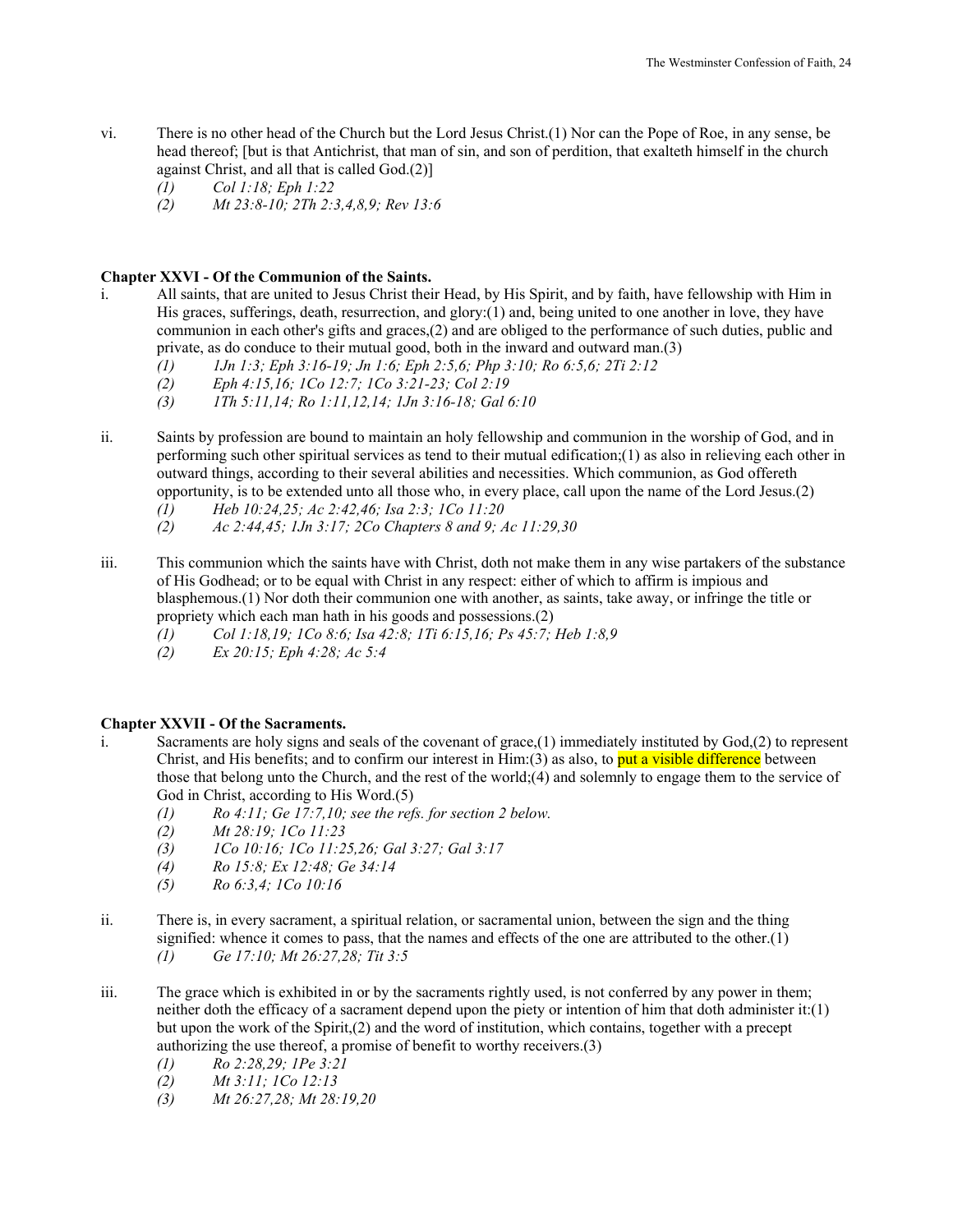iv. There be only two sacraments ordained by Christ our Lord in the Gospel; that is to say, Baptism, and the Supper of the Lord: neither of which may be dispensed by any, but by a minister of the Word lawfully ordained.(1)

 *(1) Mt 28:19; 1Co 11:20,23; 1Co 4:1; Heb 5:4* 

v. The sacraments of the old testament, in regard of the spiritual things thereby signified and exhibited, were, for substance, the same with those of the new.(1)

 *(1) 1Co 10:1-4* 

# **Chapter XXVIII - Of Baptism.**

- i. Baptism is a sacrament of the new testament, ordained by Jesus Christ,(1) not only for the solemn admission of the party baptized into the visible Church;(2) but also, to be unto him a sign and seal of the covenant of grace,(3) of his ingrafting into Christ,(4) of regeneration,(5) of remission of sins,(6) and of his giving up unto God, through Jesus Christ, to walk in newness of life.(7) Which sacrament is, by Christ's own appointment, to be continued in His Church until the end of the world.(8)
	- *(1) Mt 28:19*
	- *(2) 1Co 12:13*
	- *(3) Ro 4:11 with Col 2:11,12*
	- *(4) Gal 3:27; Ro 6:5*
	- *(5) Tit 3:5*
	- *(6) Mk 1:4*
	- *(7) Ro 6:3,4*
	- *(8) Mt 28:19,20*
- ii. The outward element to be used in this sacrament is water, wherewith the party is to be baptized, in the name of the Father, and of the Son, and of the Holy Ghost, by a minister of the Gospel, lawfully called thereunto.(1)  *(1) Mt 3:11; Jn 1:33; Mt 28:19,20*
- iii. Dipping of the person into the water is not necessary; but Baptism is rightly administered by pouring, or sprinkling water upon the person.(1)
	- *(1) Heb 9:10,19,20,21,22; Ac 2:41; Ac 16:33; Mk 7:4*
- iv. Not only those that do actually profess faith in the obedience unto Christ,(1) but also the infants of one, or both, believing parents, are to be baptized.(2)
	- *(1) Mk 16:15,16; Ac 8:37,38*
	- *(2) Ge 17:7,9 with Gal 3:9,14 and Col 2:11,12; and Ac 2:38,39; and Ro 4:11,12; 1Co 7:14; Mt 28:19; Mk 10:13-16; Lk 18:15*
- v. Although it be a great sin to contemn or neglect this ordinance,(1) yet grace and salvation are not so inseparably annexed unto it, as that no person can be regenerated or saved, without it; $(2)$  or, that all that are baptized are undoubtedly regenerated.(3)
	- *(1) Lk 7:30 with Ex 4:24-26*
	- *(2) Ro 4:11; Ac 10:2,4,22,31,45,47*
	- *(3) Ac 8:13,23*
- vi. The efficacy of Baptism is not tied to that moment of time wherein it is administered;(1) yet, not withstanding, by the right use of this ordinance, the grace promised is not only offered, but really exhibited, and conferred, by the Holy Ghost, to such (whether of age or infants) as that grace belongeth unto, according to the counsel of God's own will, in His appointed time.(2)
	- *(1) Jn 3:5,8*
	- *(2) Gal 3:27; Tit 3:5; Eph 5:25,26; Ac 2:38,41*
- vii. The sacrament of Baptism is but once to be administered unto any person.(1)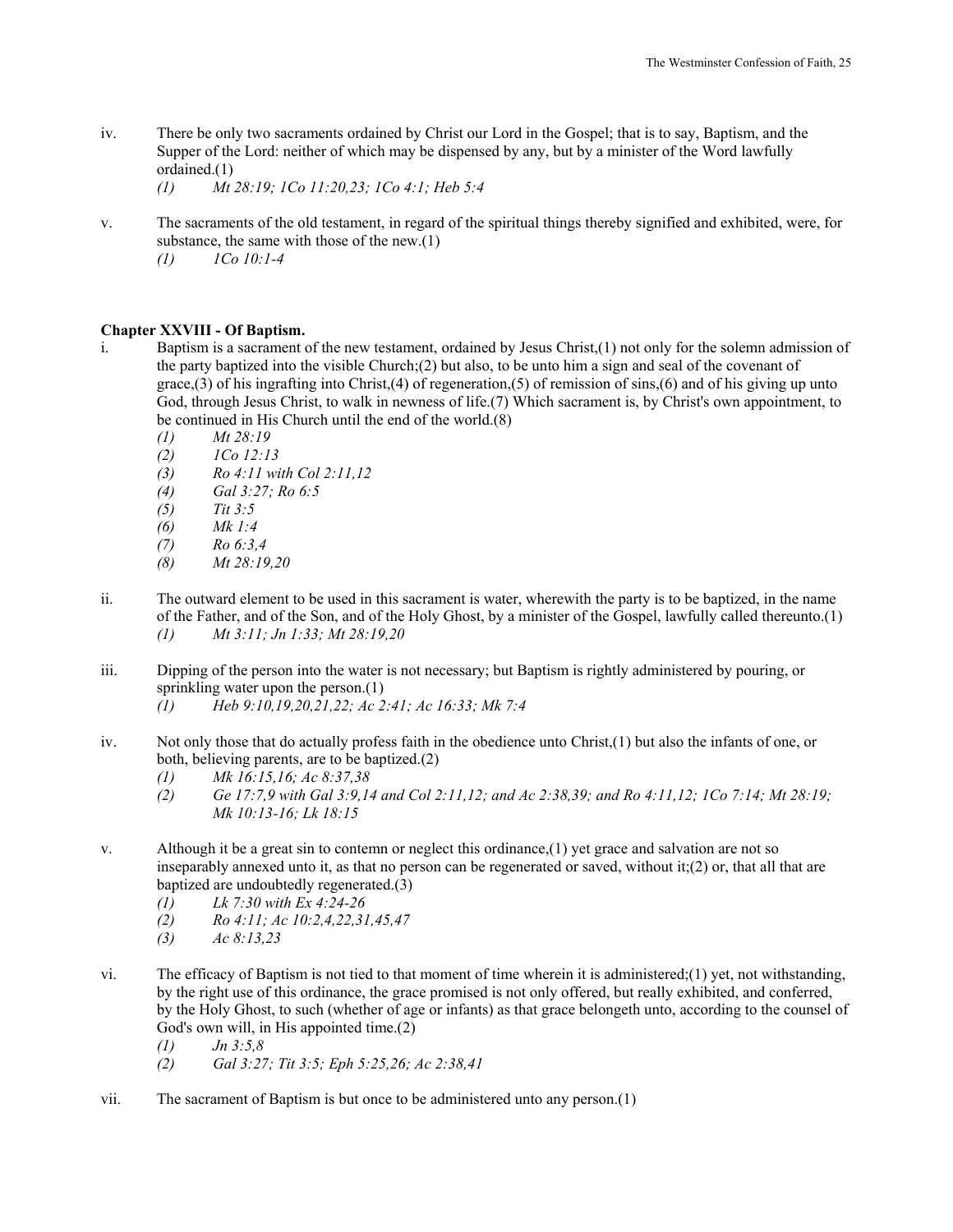*(1) Tit 3:5* 

## **Chapter XXIX - Of the Lord's Supper.**

i. Our Lord Jesus, in the night wherein He was betrayed, instituted the sacrament of His body and blood, called the Lord's Supper, to be observed in His Church, unto the end of the world for the perpetual remembrance of the sacrifice of Himself in His death, the sealing all benefits thereof unto true believers, their spiritual nourishment and growth in Him, their further engagement in and to all duties which they owe unto Him; and, to be a bond and pledge of their communion with Him, and with each other, as members of His mystical  $body(1)$ 

 *(1) 1Co 11:23-26; 1Co 10:16,17,21; 1Co 12:13* 

- ii. In this sacrament, Christ is not offered up to His Father; not any real sacrifice made at all, for remission of sins of the quick or dead;(1) but only a commemoration of that one offering up of Himself, by Himself, upon the cross, once for all: and a spiritual oblation of all possible praise unto God, for the same,(2) so that the popish sacrifice of the mass (as they call it) is most abominably injurious to Christ's one, only sacrifice, the alone propitiation for all the sins of His elect.(3)
	- *(1) Heb 9:22,25,26,28*
	- *(2) 1Co 11:24,25,26; Mt 26:26,27*
	- *(3) Heb 7:23,24,27; Heb 10:11,12,14,18*
- iii. The Lord Jesus hath, in his ordinance, appointed His ministers to declare His word of institution to the people; to pray, and bless the elements of bread and wine, and thereby to set them apart from a common to an holy use; and to take and break bread, to take the cup and (they communicating also themselves) to give both to the communicants;(1) but to none who are not then present in the congregation.(2)
	- *(1) Mt 26:26,27,28 and Mk 14:22-24 and Lk 22:19,20 with 1Co 11:23-26*
	- *(2) Ac 20:7; 1Co 11:20*
- iv. Private masses, or receiving this sacrament by a priest, or any other, alone,(1) as likewise, the denial of the cup to the people,(2) worshipping the elements, the lifting them up, or carrying them about, for adoration, and the reserving them for any pretended religious use; are all contrary to the nature of this sacrament, and to the institution of Christ.(3)
	- *(1) 1Co 10:6*
	- *(2) Mk 14:23; 1Co 11:25-29*
	- *(3) Mt 15:9*
- v. The outward elements in this sacrament, duly set apart to the uses ordained by Christ, have such relation to Him crucified, as that, truly, yet sacramentally only, they are sometimes called by the name of the things they represent, to wit, the body and blood of Christ;(1) albeit, in substance and nature, they still remain truly and only bread and wine, as they were before.(2)
	- *(1) Mt 26:26-28*
	- *(2) 1Co 11:26,27,28; Mt 26:29*
- vi. That doctrine which maintains a change of the substance of bread and wine, into the substance of Christ's body and blood (commonly called transubstantiation) by consecration of a priest, or by any other way, is repugnant, not to Scripture alone, but even to common sense, and reason; overthroweth the nature of the sacrament, and hath been, and is, the cause of manifold superstitions; yea, of gross idolatries.(1) *(1) Ac 3:21 with 1Co 11:24-26; Lk 24:6*
- vii. Worthy receivers, outwardly partaking of the visible elements, in this sacrament,(1) do then also, inwardly by faith, really and indeed, yet not carnally and corporally but spiritually, receive, and feed upon, Christ crucified, and all benefits of His death: the body and blood of Christ being then, not corporally or carnally, in, with, or under the bread and wine; yet, as really, but spiritually, present to the faith of believers in that ordinance, as the elements themselves are to their outward senses.(2)

*(1) 1Co 11:28*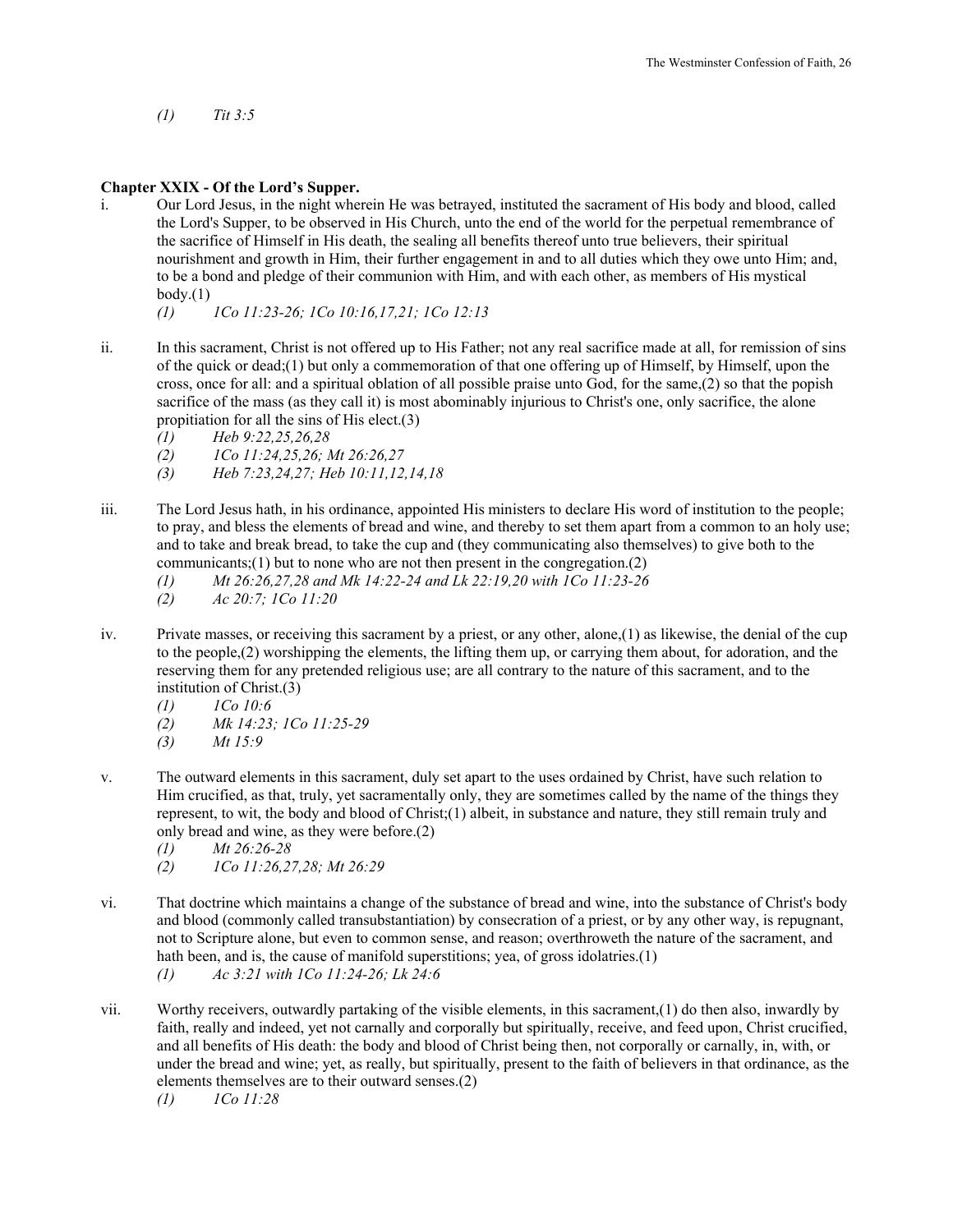## *(2) 1Co 10:16*

- viii. Although ignorant and wicked men receive the outward elements in this sacrament; yet, they receive not the thing signified thereby; but, by their unworthy coming thereunto, are guilty of the body and blood of the Lord, to their own damnation. Wherefore, all ignorant and ungodly persons, as they are unfit to enjoy communion with Him, so are they unworthy of the Lord's table and cannot, without great sin against Christ, while they remain such, partake of these holy mysteries,(1) or be admitted thereunto.(2)
	- *(1) 1Co 11:27,28,29; 2Co 6:14-16*
	- *(2) 1Co 5:6,7,13; 2Th 3:6,14,15; Mt 7:6*

#### **Chapter XXX - Of Church Censures.**

- i. The Lord Jesus, as King and Head of His Church, hath therein appointed government, in the hand of Church officers, distinct from the civil magistrate.(1)
	- *(1) Isa 9:6,7; 1Ti 5:17; 1Th 5:12; Ac 20:17,18; Heb 13:7,17,24; 1Co 12:28; Mt 28:18-20*
- ii. To these officers the keys of the kingdom of heaven are committed, by virtue whereof, they have power, respectively, to retain, and remit sins; to shut that kingdom against the impenitent, both by the Word, and censures; and to open it unto penitent sinners, by the ministry of the Gospel; and by absolution from censures, an occasion shall require.(1)
	- *(1) Mt 16:19; Mt 18:17,18; Jn 20:21-23; 2Co 2:6,7,8*
- iii. Church censures are necessary, for the reclaiming and gaining of offending brethren, for deterring of others from the like offences, for purging out of that leaven which might infect the whole lump, for vindicating the honour of Christ, and the holy profession of the Gospel, and for preventing the wrath of God, which might justly fall upon the Church, if they should suffer His covenant, and the seals thereof, to be profaned by notorious and obstinate offenders.(1)

*(1) 1Co 5 throughout; 1Ti 5:20; Mt 7:6; 1Ti 1:20; 1Co 11:27 to the end; with Jude 23* 

- iv. For the better attaining of these ends, the officers of the Church are to proceed by admonition; suspension from the sacrament of the Lord's Supper for a season; and by excommunication from the Church; according to the nature of the crime, and demerit of the person.(1)
	- *(1) 1Th 5:12; 2Th 3:6,14,15; 1Co 5:4,5,13; Mt 18:17; Tit 3:10*

## **Chapter XXXI - Of Synods And Councils.**

- i. For the better government, and further edification of the Church, there ought to be such assemblies as are commonly called synods or councils:(1) [and it belongeth to the overseers and other rulers of the particular churches, by virtue of their office, and the power which Christ hath given them for edification and not for destruction, to appoint such assemblies;(2) and to convene together in them, as often as they shall judge it expedient for the good of the Church.(3)]
	- *(1) 1Co 5 throughout; 1Ti 5:20; Mt 7:6; 1Ti 1:20; 1Co 11:27 to the end; With Jude 23*
	- *(2) Ac 15*
	- *(3) Ac 15:22,23,25; the bracketed clause is added to the American edition.*
- ii. It belongeth to synods and councils, ministerially to determine controversies of faith, and cases of conscience; to set down rules and directions for the better ordering of the public worship of God, and government of His Church; to receive complaints in cases of maladministration, and authoritatively to determine the same: which decrees and determinations, if consonant to the Word of God, are to be received with, reverence and submission; not only for their agreement with the Word, but also for the power whereby they are made, as being an ordinance of God appointed thereunto in His Word.(1)
	- *(1) Ac 15:15,19,24,27,28,29,30,31; Ac 16:4; Mt 18:17-20*
- iii. All synods or councils, since the Apostles' times, whether general or particular, may err; and many have erred.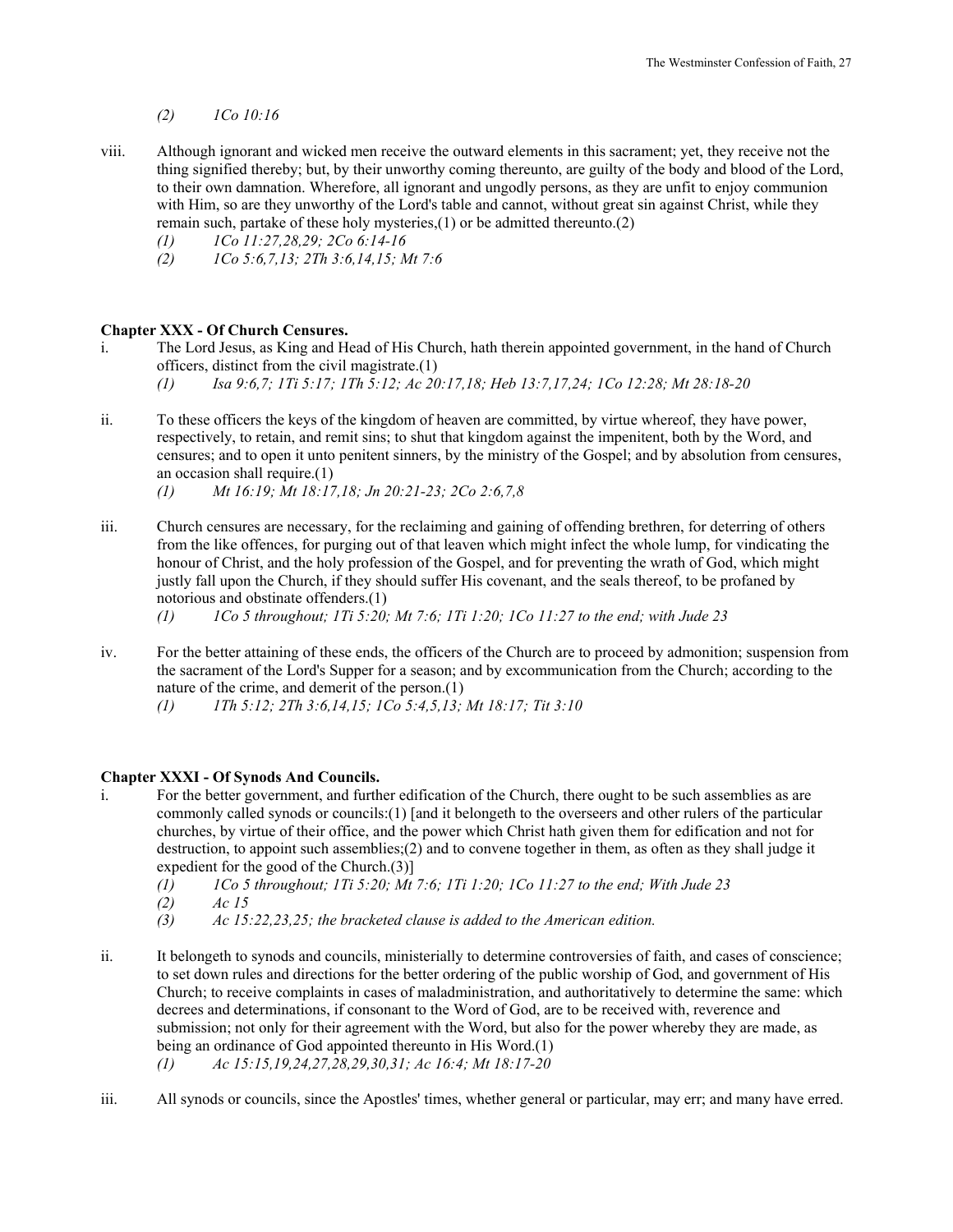Therefore they are not to he made the rule of faith, or practice; but to be used as a help in both.(1) *(1) Eph 2:20; Ac 17:11; 1Co 2:5; 2Co 1:24* 

iv. Synods and councils are to handle, or conclude nothing but that which is ecclesiastical: and are not to intermeddle with civil affairs which concern the common wealth, unless by way of humble petition in cases extraordinary; or, by way of advice, for satisfaction of conscience, if they be thereunto required by the civil magistrate.(1)

*(1) Lk 12:13,14; Jn 18:36* 

## **Chapter XXXII - Of the State of Man After Death, and of the Resurrection of the Dead.**

- i. The bodies of men, after death, return to dust, and see corruption:(1) but their souls, which neither die nor sleep, having an immortal subsistence, immediately return to God who gave them:(2) the souls of the righteous, being then made perfect of holiness, are received into the highest heavens, where they behold the face of God, in light and glory, waiting for the full redemption of their bodies.(3) And the souls of the wicked are cast into hell, where they remain in torments and utter darkness, reserved to the judgment of the great day.(4) Beside these two places, for souls separated from their bodies, the Scripture acknowledgeth none.
	- *(1) Ge 3:19; Ac 13:36*
	- *(2) Lk 23:43; Ecc 12:7*
	- *(3) Heb 12:23; 2Co 5:1,6,8; Php 1:23 with Ac 3:21; Eph 4:10*
	- *(4) Lk 16:23,24; Ac 1:25; Jude 6,7; 1Pe 3:19*
- ii. At the last day, such as are found alive shall not die, but be changed: $(1)$  and all the dead shall be raised up, with the self-same bodies, and none other (although with different qualities), which shall be united again to their souls for ever.(2)
	- *(1) 1Th 4:17; 1Co 15:51,52*
	- *(2) Job 19:26,27; 1Co 15:42-44*
- iii. The bodies of the unjust shall, by the power of Christ, be raised to dishonour: the bodies of the just, by His Spirit, unto honour; and be made conformable to His own glorious body.(1)  *(1) Ac 24:15; Jn 5:28,29; 1Co 15:43; Php 3:21*

#### **Chapter XXXIII - Of the Last Judgment.**

- i. God hath appointed a day, wherein He will judge the world in righteousness by Jesus Christ,(1) to whom all power and judgement is given of the Father.(2) In which day, not only the apostate angels shall be judged,(3) but likewise all persons that have lived upon earth shall appear before the tribunal of Christ, to give an account of their thoughts, words, and deeds; and to receive according to what they have done in the body, whether good or evil.(4)
	- *(1) Ac 17:31*
	- *(2) Jn 5:22,27*
	- *(3) 1Co 6:3; Jude 6; 2Pe 2:4*
	- *(4) 2Co 5:10; Ecc 12:14; Ro 2:16; Ro 14:10,12; Mt 12:36,37*
- ii. The end of God's appointing this day is for the manifestation of the glory of His mercy, in the eternal salvation of the elect; and of His justice, in the damnation of the reprobate, who are wicked and disobedient. For then shall the righteous go into everlasting life, and receive that fulness of joy and refreshing, which shall come from the presence of the Lord; but the wicked who know not God, and obey not the Gospel of Jesus Christ, shall be cast into eternal torments, and be punished with everlasting destruction from the presence of the Lord, and from the glory of His power.(1)
	- *(1) Mt 25:31 to the end; Ro 2:5,6; Ro 9:22,23; Mt 25:21; Ac 3:19; 2Th 1:7-10*
- iii. As Christ would have us to be certainly persuaded that there shall be a day of judgment, both to deter all men from sin; and for the greater consolation of the godly in their adversity:(1) so will He have that day unknown to